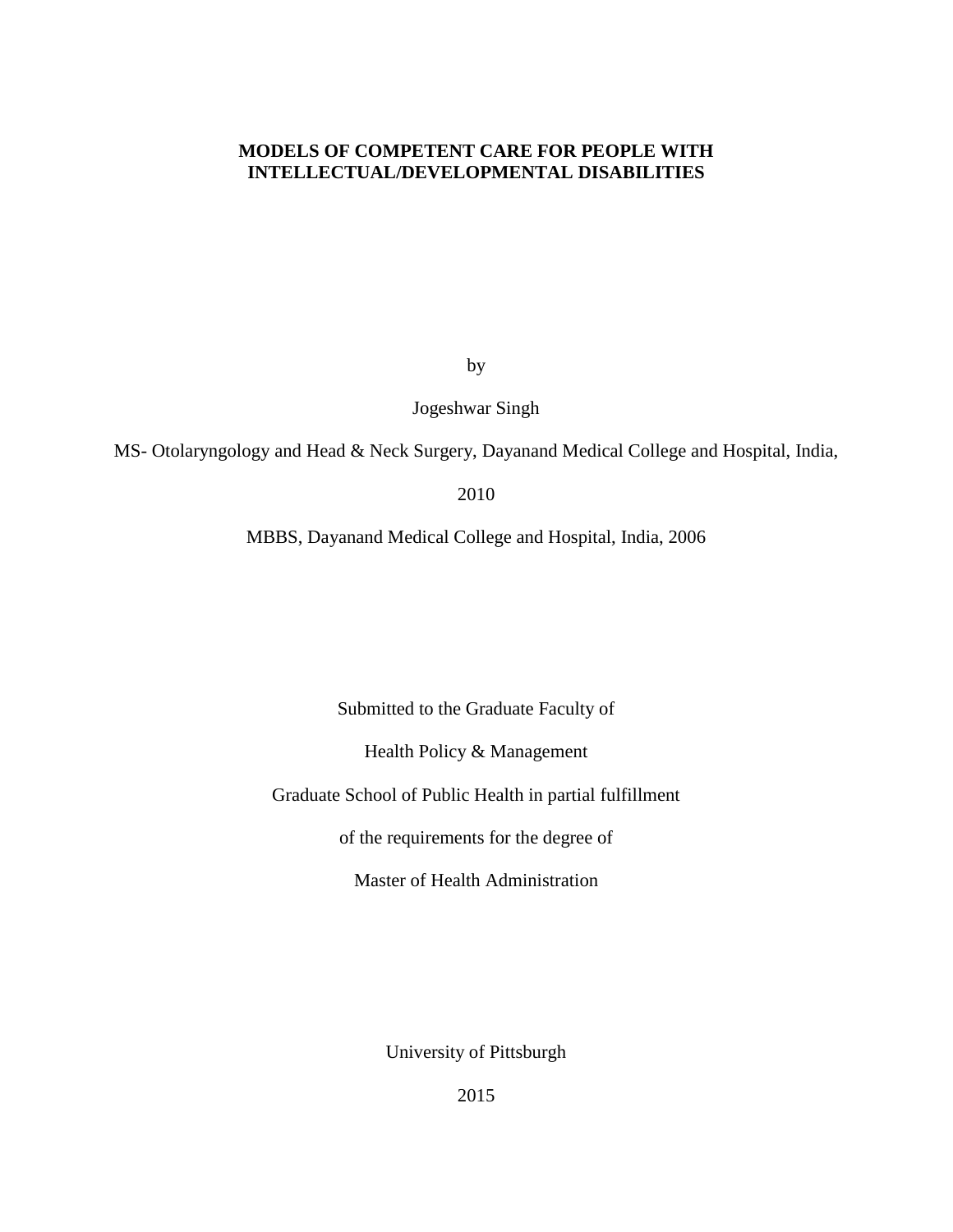## UNIVERSITY OF PITTSBURGH

# GRADUATE SCHOOL OF PUBLIC HEALTH

This essay is submitted

## by

Jogeshwar Singh

on

April 03, 2015

and approved by

Essay Advisor: Nicholas G. Castle \_\_\_\_\_\_\_\_\_\_\_\_\_\_\_\_\_\_\_\_\_\_\_\_\_\_\_\_\_\_\_\_\_ B.Sc. (Hons) M.H.A., Ph.D., FGSA Professor Health Policy and Management Graduate School of Public Health University of Pittsburgh

Essay Reader: YuanPu Peter Di Ph.D. MBA Assistant Professor, Environmental and Occupational Health Graduate School of Public Health University of Pittsburgh

Essay Reader: John G. Lovelace MS, MSIS President of Government Programs UPMC Insurance Services Division UPMC Health Plan University of Pittsburgh Medical Center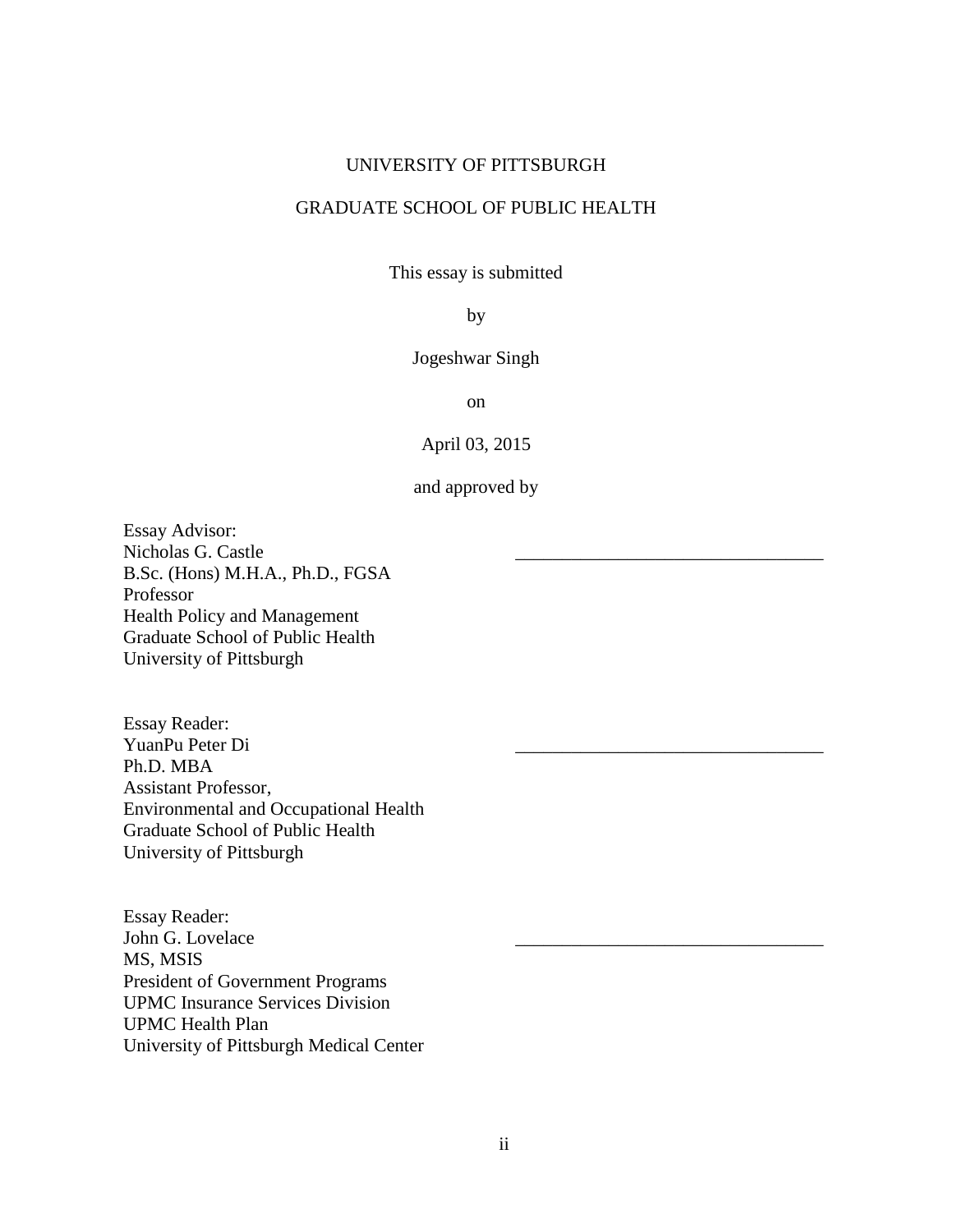Copyright © by Jogeshwar Singh

2015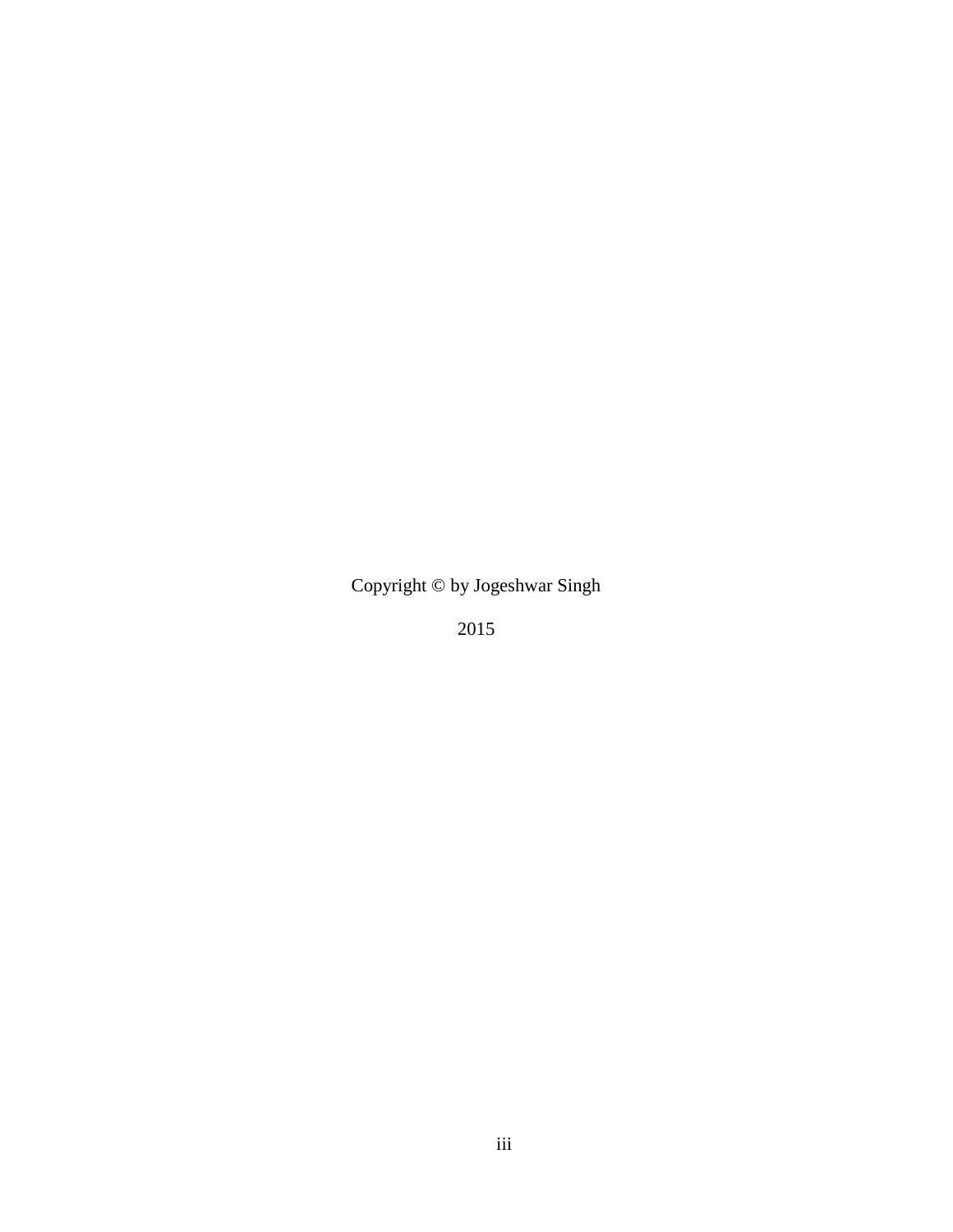#### Nicholas G. Castle B.Sc. (Hons) M.H.A., Ph.D., FGSA

## **MODELS OF COMPETENT CARE FOR PEOPLE WITH INTELLECTUAL/DEVELOPMENTAL DISABILITIES**

Jogeshwar Singh, MHA

University of Pittsburgh, 2015

# **ABSTRACT**

This literature review aims to review research studies that have investigated strategies for care coordination through various healthcare delivery models for intellectually/developmentally disabled population (I/DD). This brief offers a set of principles to guide innovative service delivery models, including recommended core structural elements. The strategies designed for the program are to provide care coordination support from UPMC Health Plan by integrating services into the present care management of I/DD members.

The main objectives include improving on care coordination through integrated healthcare delivery services by developing models of competent care for I/DD members and positioning UPMC Health Plan as a leader in Medicare-Medicaid integration. The public health significance in this review is to increase the care coordination of health-related practices, services, and programs that affect the care of people with intellectual disabilities.

As per the evidence cited in the literature and taking into consideration the structural elements, linking I/DD providers with a Patient Centered Medical Homes (PCMH) and providing a nurse practitioner (NP) based partnership with the residence facilities would result in less unplanned care, transition of care support and more importantly care coordination, fewer readmissions and attract more low-medical expense ratio (MER) members into the UPMC Health Plan products.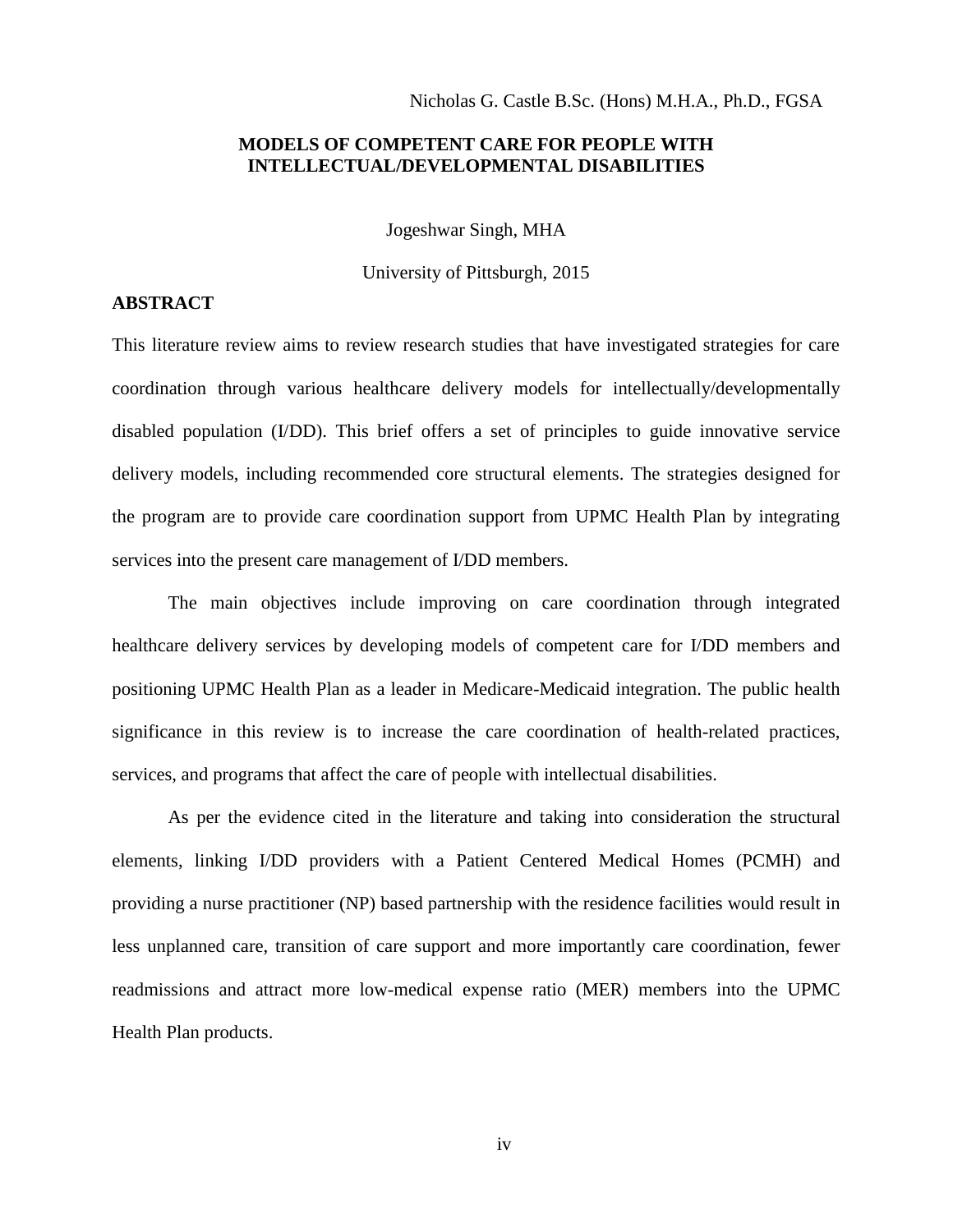# **TABLE OF CONTENTS**

| 1.0 |     |     |  |  |  |                                                                    |  |  |  |  |  |  |
|-----|-----|-----|--|--|--|--------------------------------------------------------------------|--|--|--|--|--|--|
|     | 1.1 |     |  |  |  |                                                                    |  |  |  |  |  |  |
|     |     |     |  |  |  |                                                                    |  |  |  |  |  |  |
|     | 1.2 |     |  |  |  |                                                                    |  |  |  |  |  |  |
|     |     |     |  |  |  | 1.2.1 Care coordination between NP and Primary Care Physicians and |  |  |  |  |  |  |
|     |     |     |  |  |  |                                                                    |  |  |  |  |  |  |
| 2.0 |     |     |  |  |  |                                                                    |  |  |  |  |  |  |
|     | 2.1 |     |  |  |  | STRATEGIES FOR MANAGEMENT OF UPMC HEALTH PLAN                      |  |  |  |  |  |  |
|     |     |     |  |  |  |                                                                    |  |  |  |  |  |  |
|     |     | 2.2 |  |  |  |                                                                    |  |  |  |  |  |  |
|     |     |     |  |  |  |                                                                    |  |  |  |  |  |  |
|     |     |     |  |  |  |                                                                    |  |  |  |  |  |  |
|     |     |     |  |  |  |                                                                    |  |  |  |  |  |  |
|     |     |     |  |  |  |                                                                    |  |  |  |  |  |  |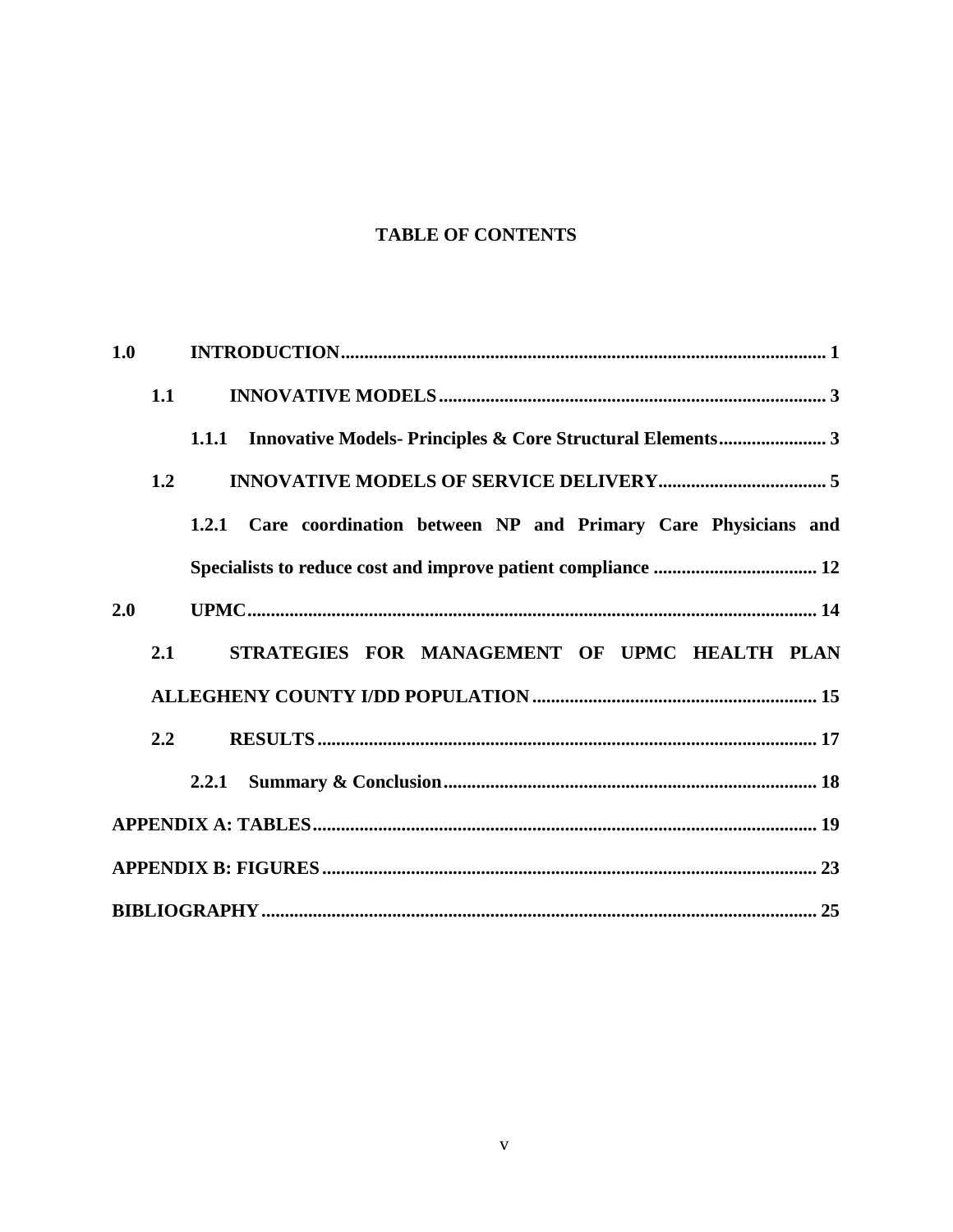# **LIST OF TABLES**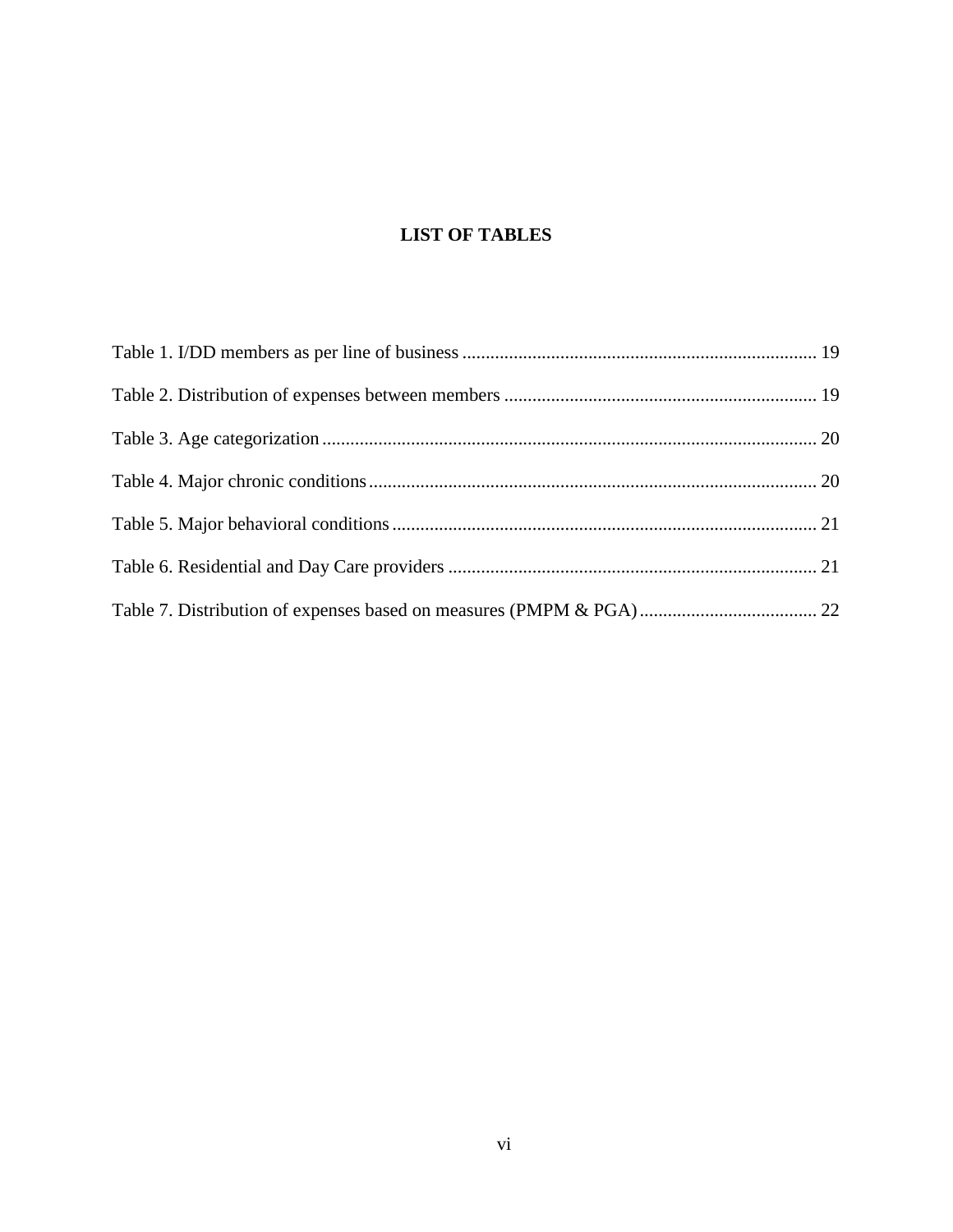# **LIST OF FIGURES**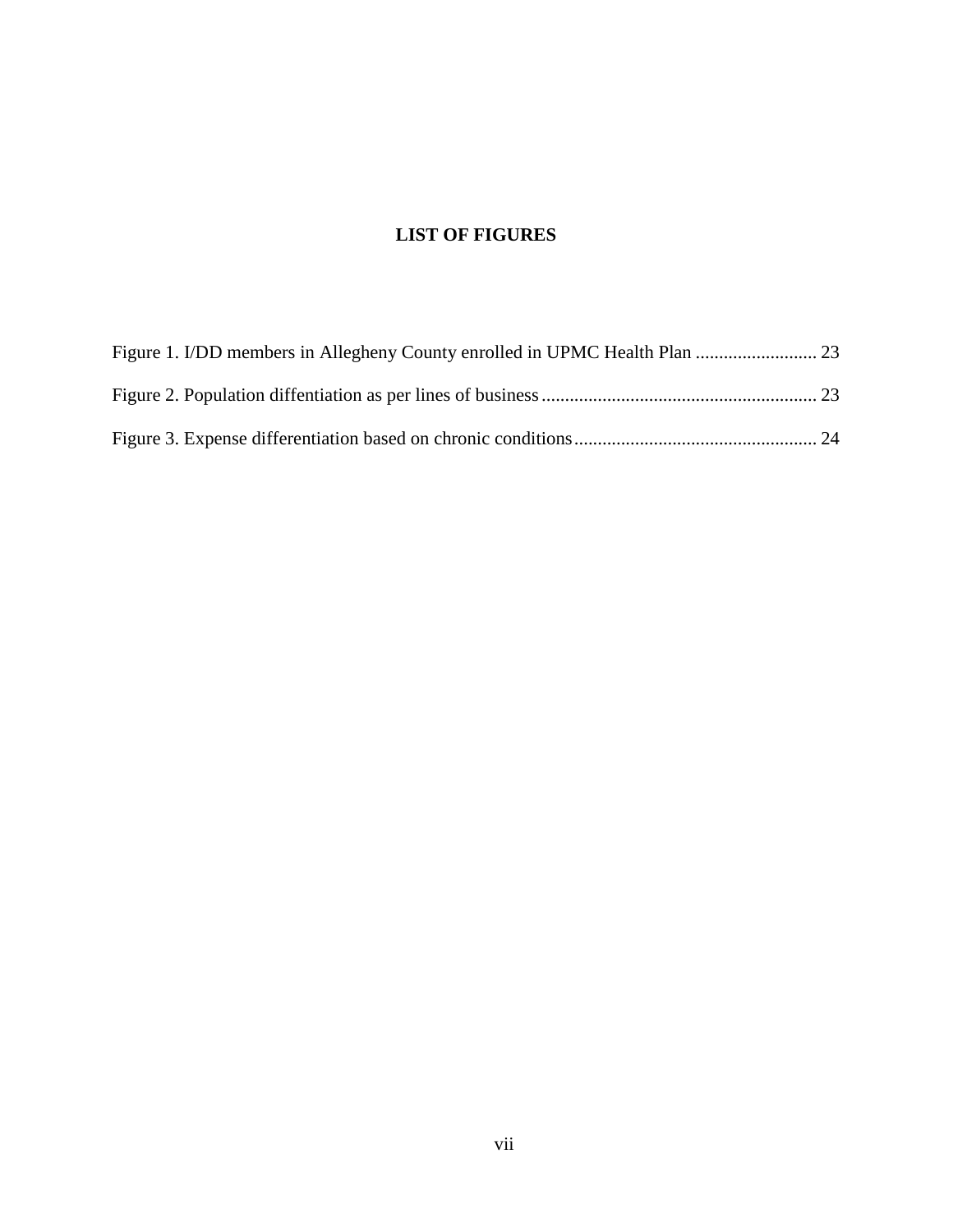#### **1.0 INTRODUCTION**

<span id="page-7-0"></span>The United States have approximately 4.5 million people with intellectual and developmental disabilities that requires intricate services and their needs are met by the various providers. (Lind and Archibald, 2013). I/DD is known as a disability that is manifested before twenty-two years of age, "which constitutes a substantial disability to the affected individual, and is attributable to mental retardation or related conditions which include cerebral palsy, epilepsy, autism, or other neurological conditions when such conditions result in impairment of general intellectual functioning or adaptive behavior similar to that of a person with mental retardation" (The ARC; Adams County). Healthcare services in the United States are continuously moving towards a primary healthcare model, as in many developed countries like the United Kingdom and New Zealand.

Patient centered care, as defined by Institute of Medicine, "Health care that establishes a partnership among practitioners, patients, and their families (when appropriate) to ensure that decisions respect patients' wants, needs, and preferences and that patients have the education and support they need to make decisions and participate in their own care." Patient centered care is becoming an increasingly important service for I/DD as the nation's long-term services and support system is shifting from institutionally-based care to home- and community-based care. (Lind and Archibald, 2013). More focused, integrated systems approach is the demand of the hour that delivers a better value to these high need populations and support for their families. In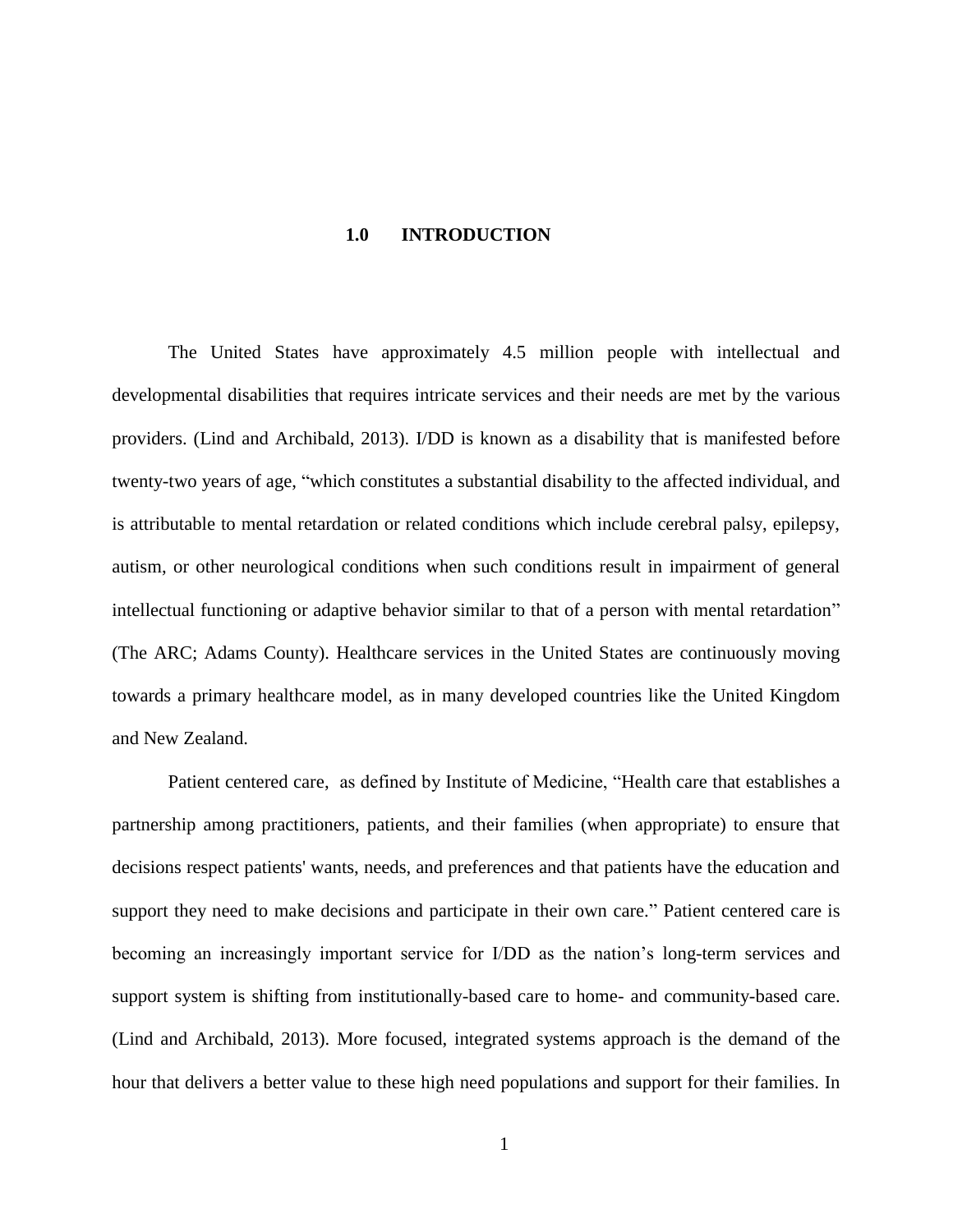the past few years has been a movement of about two-thirds of the Medicaid enrollees into managed care programs; however, the people with disabilities has not been included because of their more complex requirements, concerns about the suitability of provider networks, and the immaturity of health plans in serving this population (Lind and Archibald, 2013).

Not only Medicaid, but Medicare also provides support to the I/DD's. There are approximately 10 million people who are eligible for both Medicaid and Medicare (Dual eligibles). About 7% of duals are individuals with intellectual and developmental disabilities (I/DD). The lack of coordination of service delivery to the dually eligible I/DD's is due to the difference in the 'alignment in the services and funding provided by Medicare and Medicaid' (Lind and Archibald, 2013). Gaps in primary care are common. This is exacerbated by social stigma and the increased time needed (without increased reimbursement) when serving some individuals with disabilities. So, this is an area of interest to integrate Medicare and Medicaid services for dually-eligible people with I/DD. There is significant opportunity to align the interests of all parties, as the chief concern of each party is the wellness and quality of life of the people who are served by these traditionally disparate systems.

This study identifies innovative models for service delivery for I/DD population and aligns the interests of all parties (payors and providers) for the wellness and quality of life of the people who are served by these traditionally disparate systems. This brief offers a set of core principles and structural elements required for the development of competent models for service delivery and incorporates these models into UPMC Health Plan's I/DD members for positioning UPMC Health Plan as a leader in Medicare-Medicaid integration.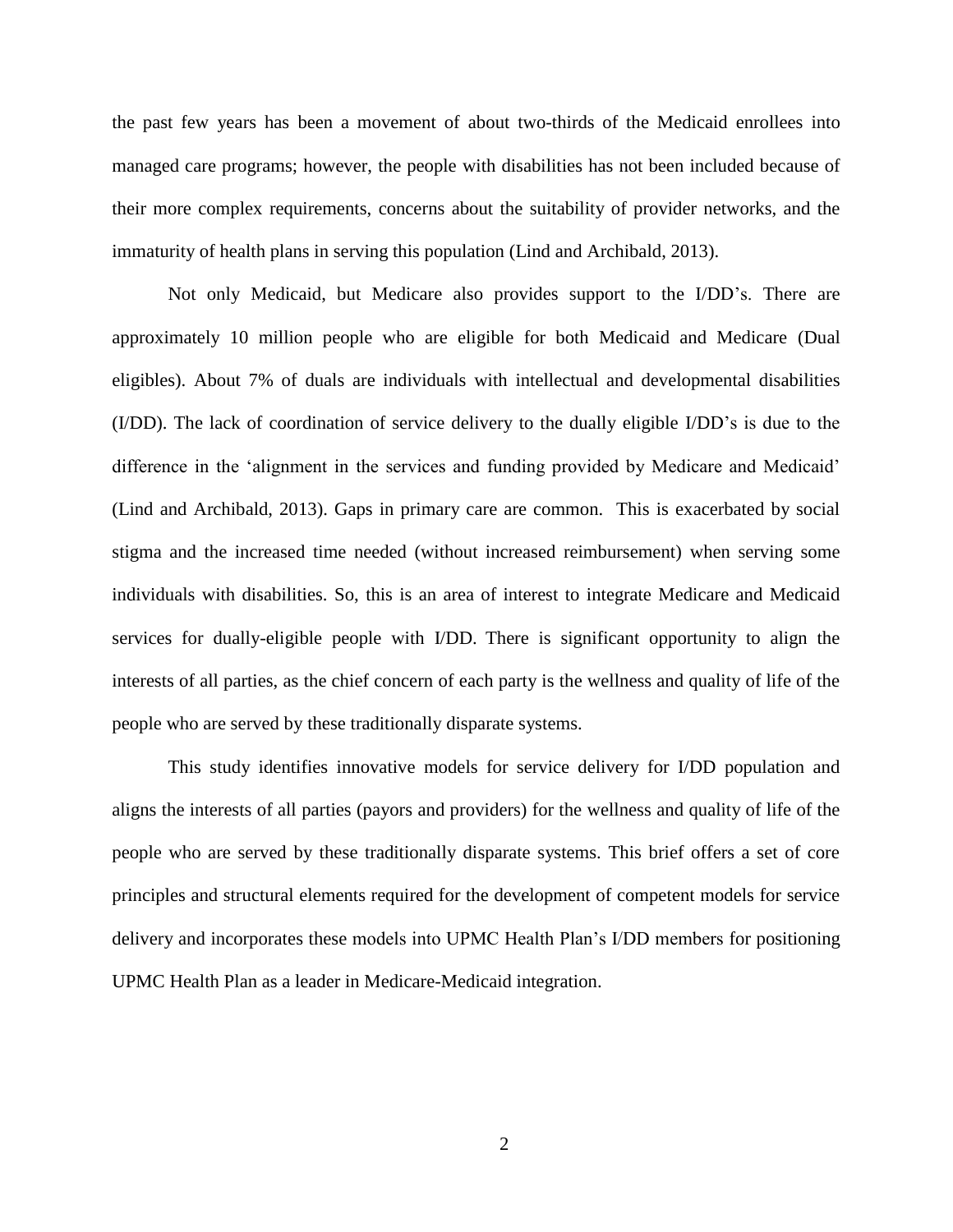#### **1.1 INNOVATIVE MODELS**

<span id="page-9-0"></span>Many people with intellectual disabilities are provided an array of Medicaid services and supports that help them live more independently in their homes and communities and that promote community living. This I/DD population is generally in need of healthcare services because of limitations in functional status and ability to live independently. These individuals are also served in congregate residential settings. This cohort is more likely to have a dual diagnosis of mental illness and more complex chronic care needs often including behavioral health issues.

People with intellectual disabilities receive services from a complex provider network and these services are reimbursed by multiple Medicare and Medicaid payers. There is significant opportunity to align the interests of all parties as the chief concern of each party is the wellness and quality of life of the people who are served by these traditionally disparate systems. Gaps in primary care are common. This is exacerbated by social stigma and the increased time needed (without increased reimbursement) when serving some individuals with disabilities.

#### <span id="page-9-1"></span>**1.1.1 Innovative Models- Principles & Core Structural Elements**

Innovative models for service delivery must ensure high quality and patient-centeredness and address following principles (Lind and Archibald, 2013):

**Integration:** Service delivery systems must be integrated and coordinated to support programs in conjunction with health plans.

**Access:** Systems must focus on reducing wait times and address better use of resources.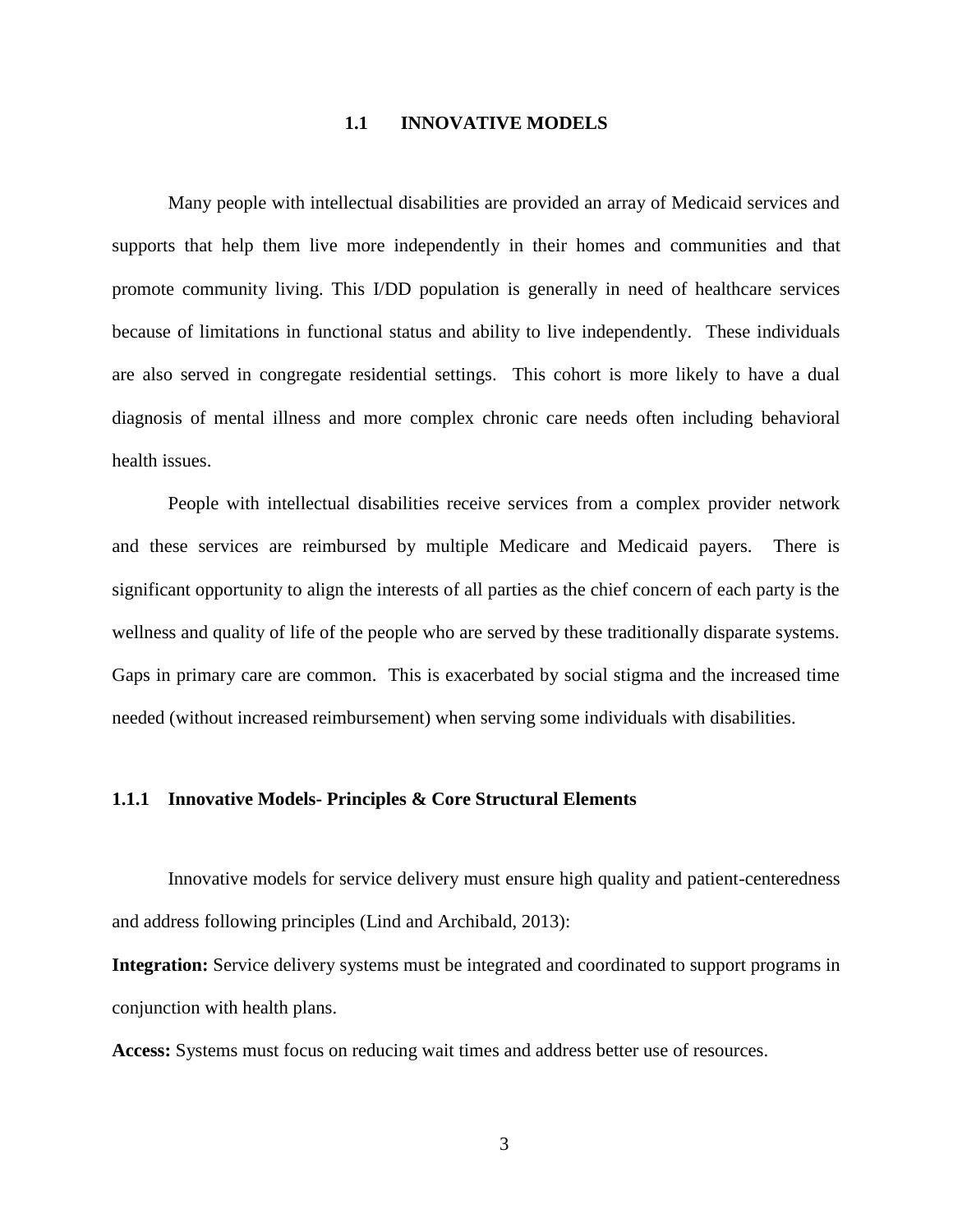**Value and Outcomes:** Systems must provide value to the I/DD patients and focus on outcomes desired by I/DDs and their families to achieve their goal.

The regulated budget guidelines of state and federal government compel us to enterprise innovative and cost effective care models for the I/DD. The core structural elements for developing a new model of service delivery are as follows (Lind and Archibald, 2013):

**Care coordination**: A core component of any delivery system is integrating primary and acute medical care needs, behavioral health needs.

**Strengthening provider framework**: Integrating a system design that includes critical providers, so that longstanding relationships between ID and their providers are not disrupted.

**Health screening and resource allocation**: Incorporating a standardized, comprehensive health screening programs for all individuals. These facts can be used for mounting person-centered care plans (Webb and Rogers, 1999).

**Performance measurement**: Including measures of access, care coordination/transitions, member satisfaction, quality of life, and other key outcomes across a range of services and supports.

**Information Technology and Tele Health**: Collection and sharing of data on service needs and utilization among the providers and care managers to coordinate and maintain continuity of care. Tele Health set up helps in anywhere care and low cost as compared to ED, Specialist visits.

**Reimbursement policies**: Restructuring of the reimbursement policies to engage providers to serve people with ID and spend adequate time to address often complex needs. There should be shift from traditional fee-for-service reimbursement toward payments based on episodic care or risk-based arrangements. To ensure adequate access to the services in appropriate amount, duration, and scope, the capitation rate for long-term services and supports should be adequate.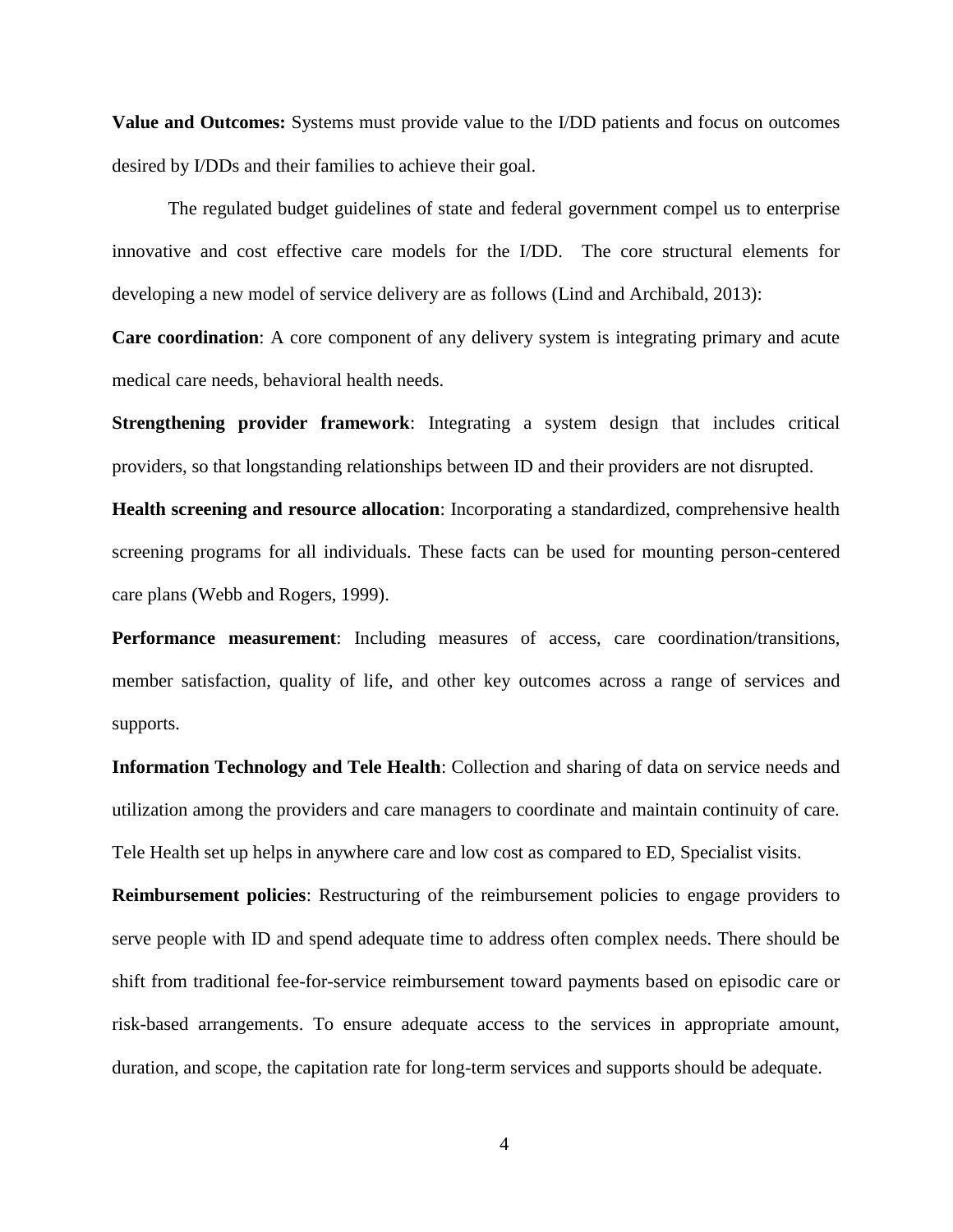<span id="page-11-0"></span>**Transition of care support**: New models of care should incorporate stable and coordinated transitions in their programs to provide support to the changing needs for services of the I/DD's.

#### **1.2 INNOVATIVE MODELS OF SERVICE DELIVERY**

Based on the above structural elements and core values, the following are the evidenced based innovative models for healthcare delivery for I/DD population:

- Patient Centered Medical Homes
- Health Homes
- Specialty Organizations/ACOs
- Managed Care Entities

## *Patient Centered Medical Homes/Health Homes*

The primary care medical home, also referred to as the patient centered medical home (PCMH), advanced primary care, and the healthcare home, is a promising model for transforming the organization and delivery of primary care. They provide coordinated/integrated care through an ongoing relationship with a physician who encourages communication. In this use of information technology is present, which helps in improving patient access and outcomes. Insurance companies could contract with PCMHs to manage primary and acute care and behavioral health services and integrate that care with long-term services and supports from traditional ID providers (AHRQ). In this model individuals with I/DD would be assigned a certified PCMH that has an interdisciplinary team with experience in serving individuals with I/DD. A monthly care management fee in addition to standard fee-for-service reimbursement method could be employed to pay PCMH.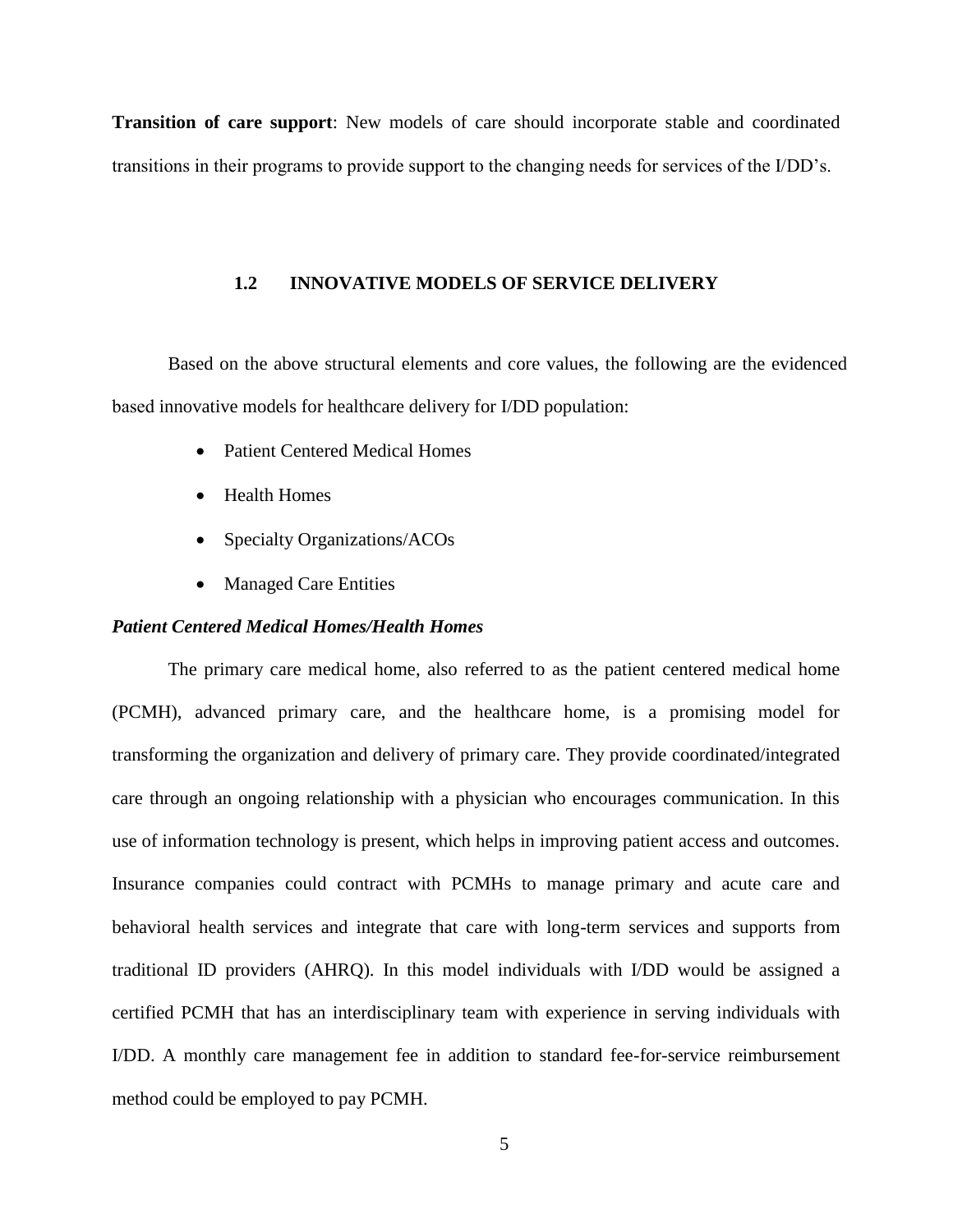Policy makers realized that lack of adequate primary care services for people with I/DD led to increase in ED utilization and overreliance on specialty care (Davidson and Somers, 1998). If the continuity between primary care and specialty care is managed, there is less likelihood of utilization of ED facilities by I/DD members (David Wood et al., 2007).

#### *Health Homes*

In order to expand the medical home model, Patient Protection and Affordable Care Act (ACA) created health homes and included community and social supports. The motive was to enhance integration of physical and behavioral health care to meet the needs of individuals with multiple chronic conditions (State Medicaid Director Letter #10-024, 2010). 'Health homes provide services including comprehensive care management; care coordination and health promotion; comprehensive transitional care; individual and family support; referral to community and social support services; and the use of health information technology to link services' (Lind and Archibald, 2013).

Health homes are designed to be person-centered systems of care that facilitate access to and coordination of the full array of primary and acute physical health services, behavioral health care, and long-term community-based services and supports (Lind and Archibald, 2013). The health home model of service delivery expands on the traditional medical home models that many states have developed in their Medicaid programs, by building additional linkages and enhancing coordination and integration of medical and behavioral health care to better meet the needs of people with multiple chronic illnesses. The model aims to improve health care quality and clinical outcomes as well as the patient care experience, while also reducing per capita costs through more cost-effective care.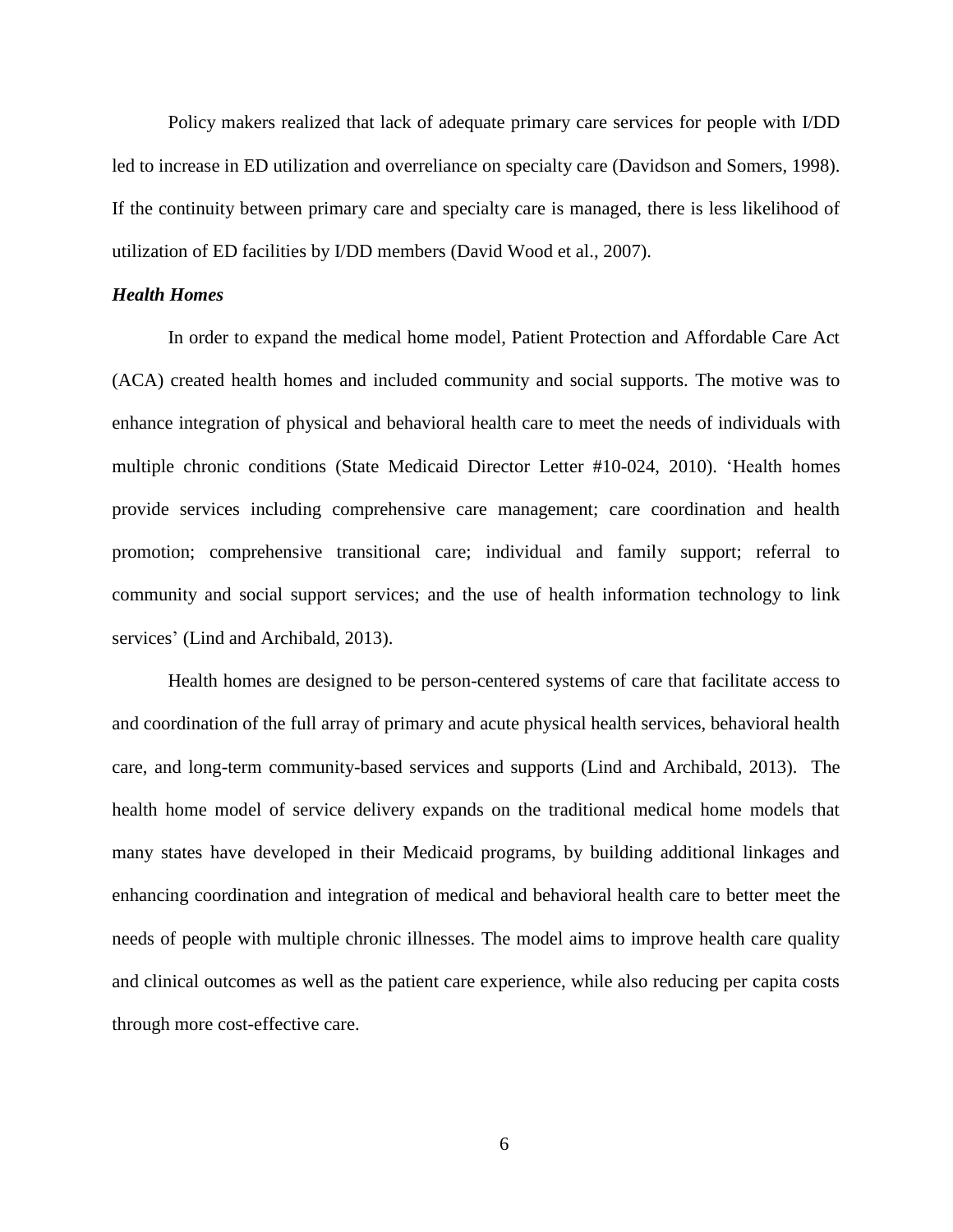DD Health Home model, initially known as Morristown Model, has given a new dimension to the PCMH. A nurse practitioner is employed with the primary care physician, who provides services ranging from care coordination- scheduling appointment, arranging and looking up for laboratory tests or medical procedures, assisting in insurance issues, regular contact with patients, checking for compliance to treatment, updating EMRs, and, helping in transitions; neurological services (eg. seizure management). A nurse practitioner provides most of the care and initially assesses the patient. When care is needed, a patient is referred to the physician. If mental health services are needed, patient visits are arranged and once the patient is stabilized, the patient is followed by a nurse practitioner. For emergency purposes, they remain on call to reach out to the patients at all times. EMR provides medical records to all the NP in order to provide care coordination (Kastner and Walsh, 2012).

The integration of primary care and specialty care is important and is one of the strengths of DD Health homes. This helps in the prevention of overlap of treatment approaches that can interact across specialties like psychiatry and neurology. Long term relationship is established between patients and physicians and patients value the continuity and personalized care available for Home Health. 'According to Criscione et al., 1993, patients with I/DD integrated with DD Health Home and a NP as a care coordinator, had 22.7% shorter hospital stay than the patients related to community care physicians without NP.' As per Criscione et al., 1995, care coordination had an effect on hospital utilization (shorter length of stay by 54.5%) and was valuable addition to primary care services in the model. They stated that if this difference in length of stay was applied to all members with I/DD, coat savings of more than \$200,000 (1995) would have been realized.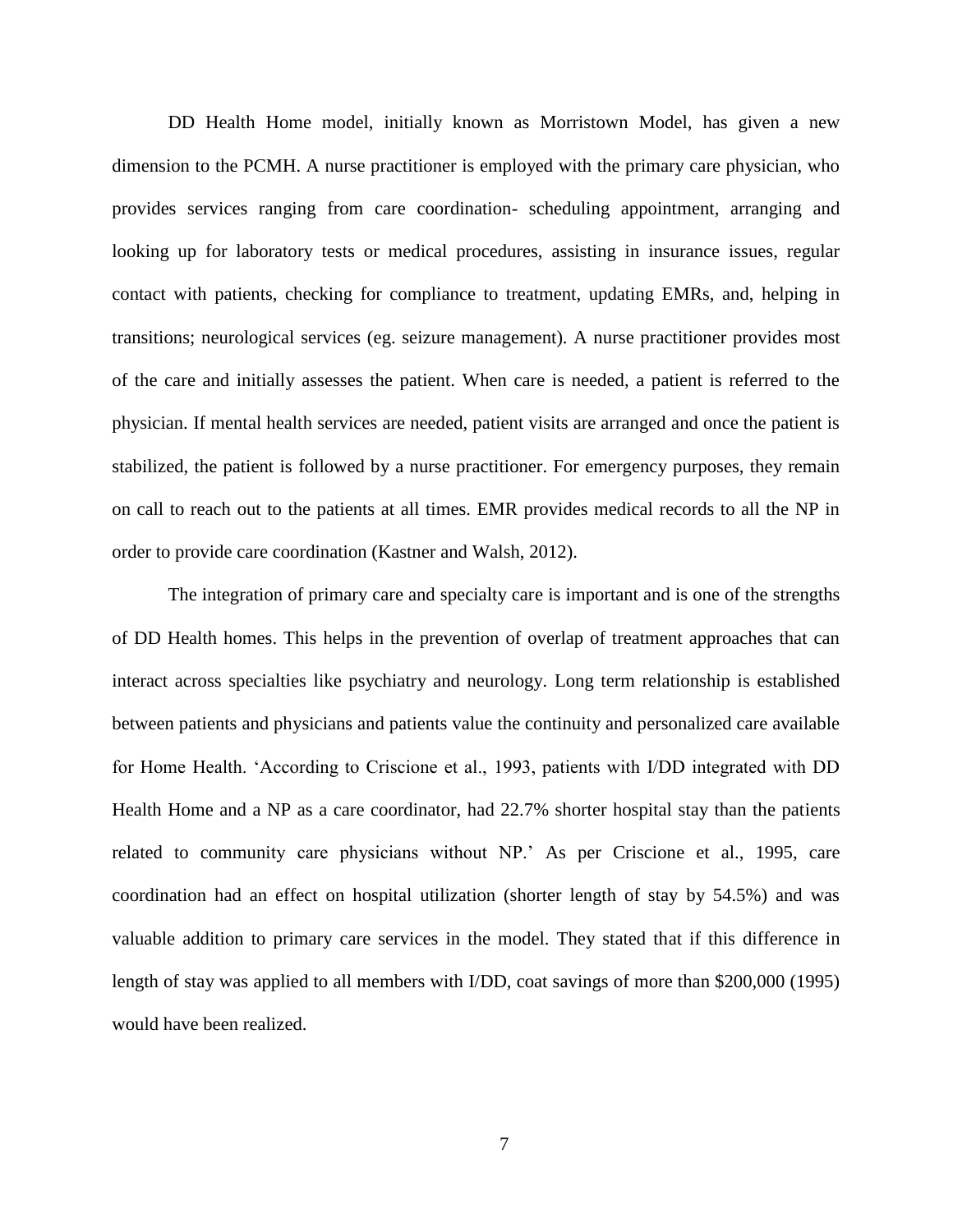The underlying principle of the Home Health model is a team approach with integrated care coordination between NP and physicians. NP provides basic care and screening services to the members (Bodenheimer & Pham, 2010; Naylor & Kurtzman, 2010).

#### *Specialty Organizations/ACOs*

Health Plans can contract with specialized organizations such as accountable care organizations (ACOs) that will manage the primary / acute care and behavioral health care services as well as traditional ID services. Intellectually disabled members would be enrolled in a qualifying health system that includes providers with expertise serving ID persons. Reimbursement for ACOs can be either fee-for-service with shared savings, partially capitated, or fully capitated (Lind and Archibald, 2013).

#### *Managed Care Entities*

Managed care entities have improved access to long-term services and supports, coordination of care, and given beneficiaries more choice of providers. Arizona, Michigan, and Wisconsin have included people with ID in their managed long-term services and supports programs. In Wisconsin, Aging and Disability Resource Centers (ADRC) act as the single point of access to managed long-term services and support system for people with ID and provide coordinated services through managed care (Gettings, 2009). 'This program component entitled "Include, Respect, I Self Direct" (IRIS) uses a tool, the Long-Term Care Functional Screen, that is administered by ADRC staff to determine service needs and calculate the amount of money available for services' (Lind and Archibald, 2013).

Use of the IRIS program has, in the vast majority of cases, given participants more choices, control, and freedom to design service plans that meet their needs and the Department of Human Services is working to fine-tune the assessment system.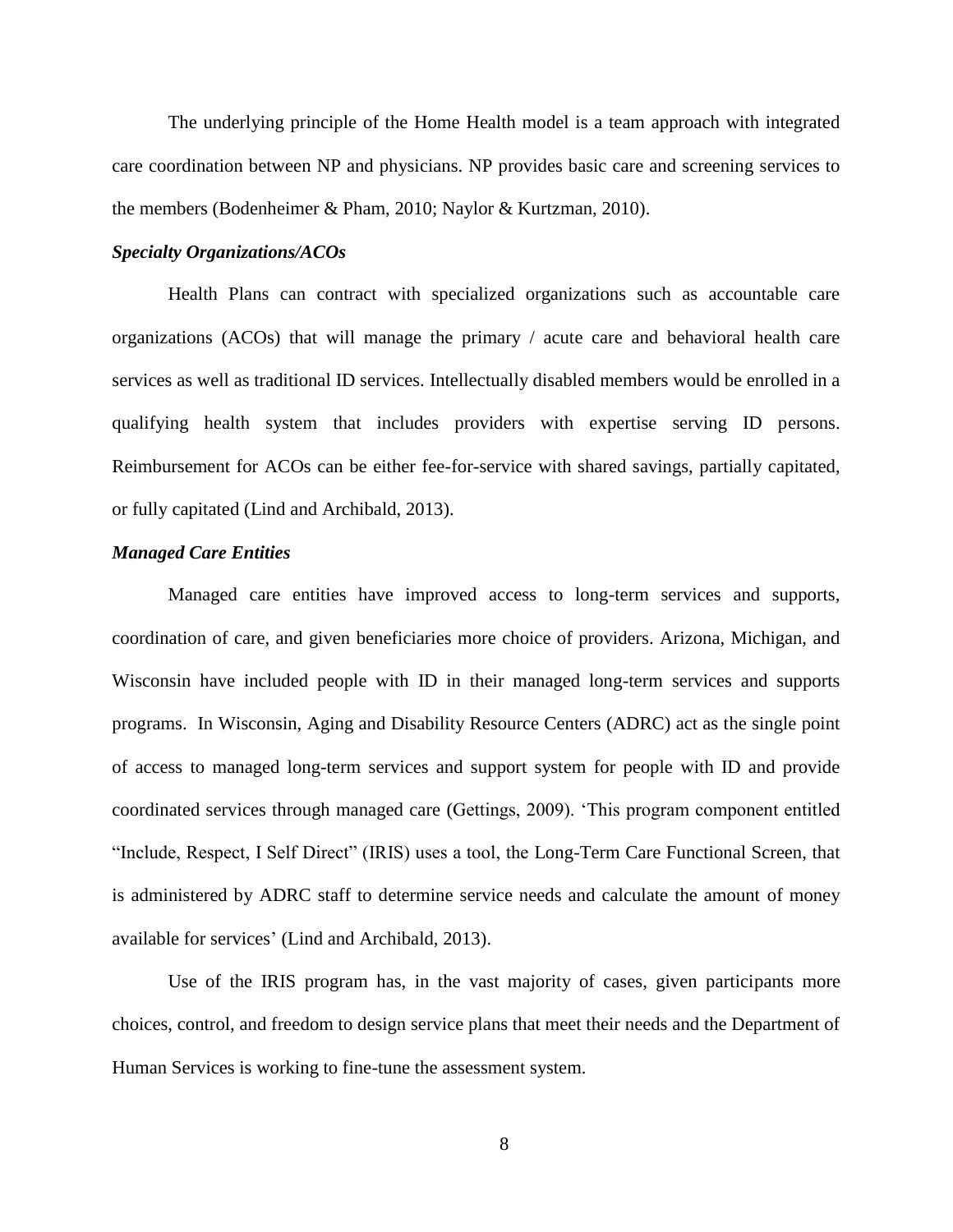Health plans have shifted from capitated payment system to fee-for-service reimbursement model, coupled with reduced rates, to improve performance of managed care entities. But this shift has undermined the success of attempts to align provider's financial interests. The problem managed care entities face these days is that they feel that profit margin from Medicaid and Medicare is low; while the states feel that their administrative expenses are high for HMO plans (Herring & Adams, 2010).

Managed care generally refers to a system of health care services in which organizations (managed care organizations) coordinate the access and delivery of services to ensure desired positive outcomes, while controlling costs. Risk-based managed care describes the care from organizations that provide or contract to provide specified health care services for a defined population for a fixed, prepaid price where the organizations are at financial risk to deliver the services for the fixed price. It can be considered "hands-on health insurance" because it combines the responsibility for paying for a defined set of health services with an active program to control the costs associated with providing those services, while ensuring quality and access. Managed care is intended to eliminate redundant facilities and services and to reduce costs. Health education and preventive medicine are emphasized. Doctors and other health care providers make a profit by providing only the services necessary in treating patients and by maintaining plan members' health. Traditional fee-for-service providers profit instead when people are sick and use health services, and thus have less incentive to keep people.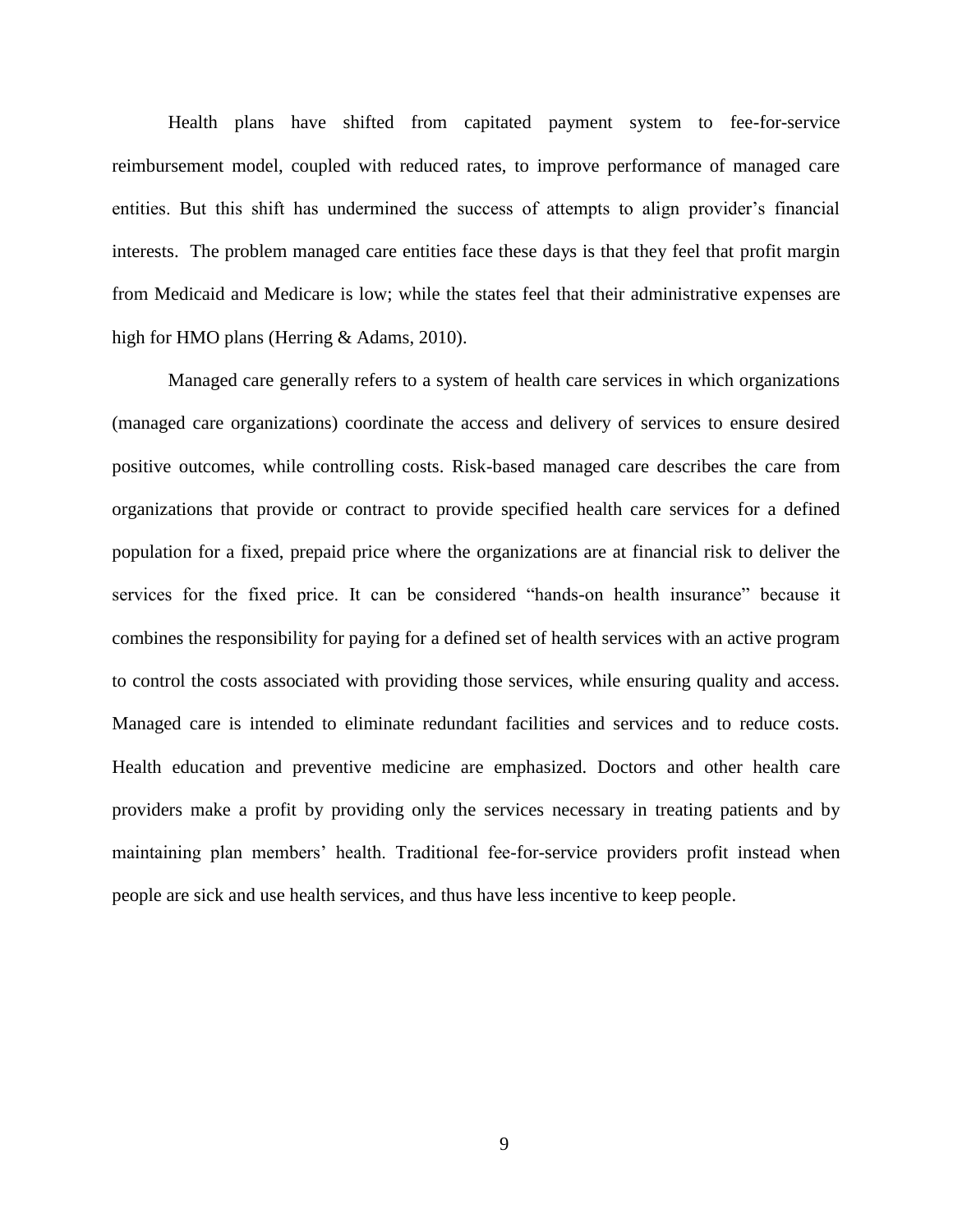#### *New Models in Different States*

#### **New Jersey:**

The Department of Human Services, which includes both the Division of Developmental Disabilities and the state's Medicaid program, is working with four Medicaid managed care plans to develop pilot programs that will help Medicaid providers become PCMHs.

The Arc Monmouth, provider of both physical and behavioral health services in addition to long-term services and supports, will seek recognition from NCQA as a PCMH. 'Amerigroup New Jersey, a Medicaid managed care plan, is going to partner with the Arc Monmouth to cover the costs of becoming a PCMH and track quality and outcomes data'(B. Fitzgerald, 2012).

#### **Rhode Island:**

A health home state plan has been developed by Rohde Island for children with special health care needs. 'CEDARR Family Centers currently provide services including Comprehensive Evaluation, Diagnosis, Assessment, Referral, and Re-evaluation to a population of approximately 3,000 children and youth with special health care needs, including an estimated 30 percent who have ID' (Lind and Archibald, 2013).

The four CEDARR centers have already integrated services provided through the Medicaid managed care and fee-for-service systems as well as Rhode Island's local educational agencies and its child welfare system. As the CEDARR centers transition to the health home model they will screen children for other conditions including obesity and depression; engage physicians in care planning and outcomes reporting; and enhance information sharing with Medicaid managed care plans (Choquette and Croke, 2012).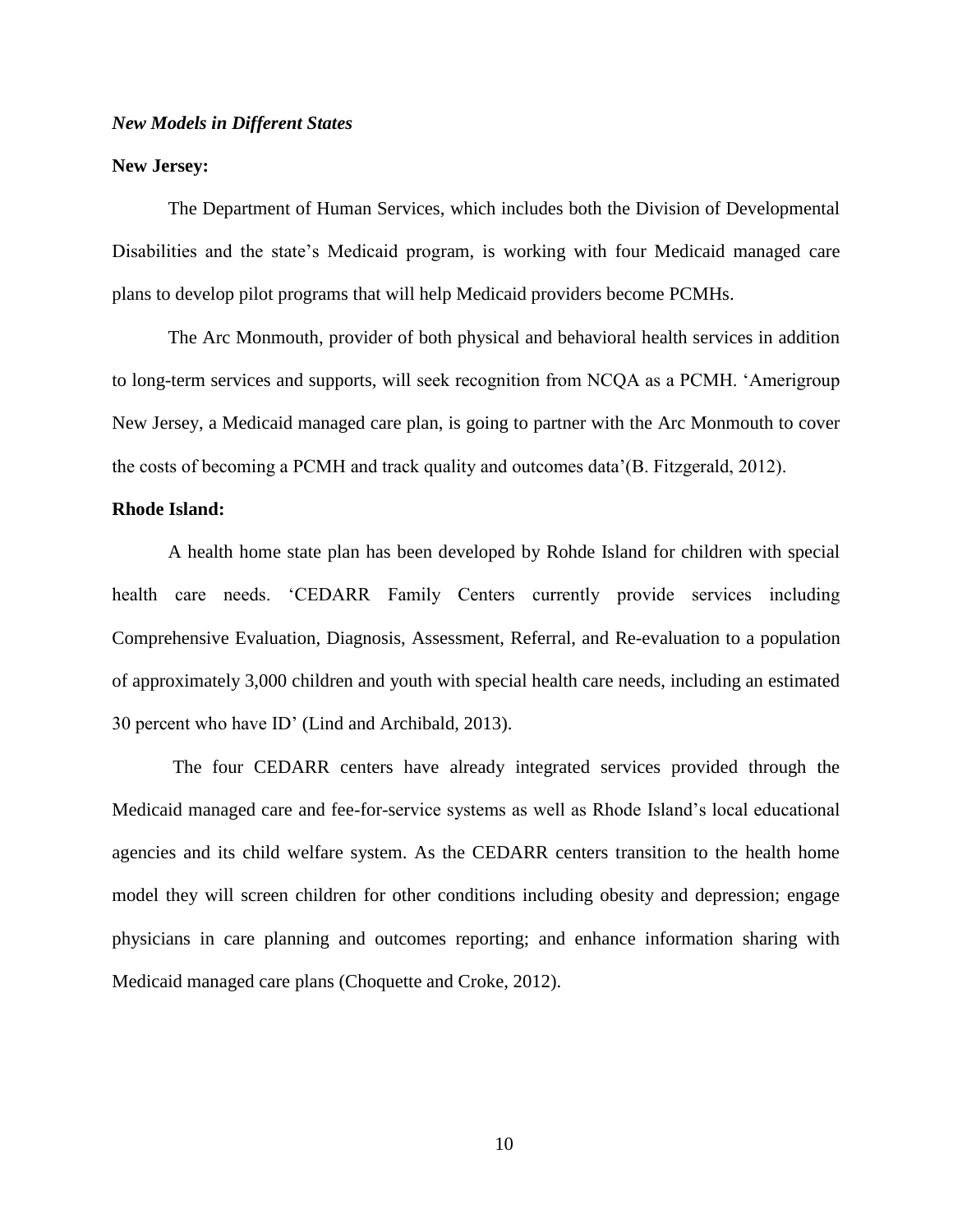#### **Massachusetts:**

Commonwealth Care Alliance (CCA) in Massachusetts, Community Care of North Carolina (CCNC), and Community Health Partnership (CHP) of Wisconsin—provide or contract for case management staff to work in or with PCPs to coordinate care for patients. Summa Health System uses case management resources in three of its programs—the After Discharge Care Management of Low-Income Frail Elderly (AD-LIFE) trial, Promoting Effective Advanced Care for Elderly (PEACE) trial, and SAGE partnership programs—by arranging for local Area Agency on Aging (AAA) case managers to organize long-term services and supports and to meet with Summa Health System geriatrics and palliative care medical staff in order to coordinate health and social services.

#### **Minnesota:**

Minnesota's Health Care Homes (HCH) requires PCPs seeking State Health Home certification to identify staff within the practice responsible for care coordination, with flexibility in how this standard can be fulfilled (AHRQ, 2011).

#### **New York:**

New York State is developing entities called Developmental Disabilities Individual Support and Care Coordination Organizations (DISCOs). These nonprofit organizations will function as fiscal intermediaries and provide individualized supports and services in addition to care coordination intellectually disabled members. DISCOs will provide supports and services directly or through sub-contracts with other providers. DISCOs will be equipped to serve individuals with all levels of need by providing supports and services directly or indirectly through sub-contracts with provider agencies. The creation of DISCOs has been recommended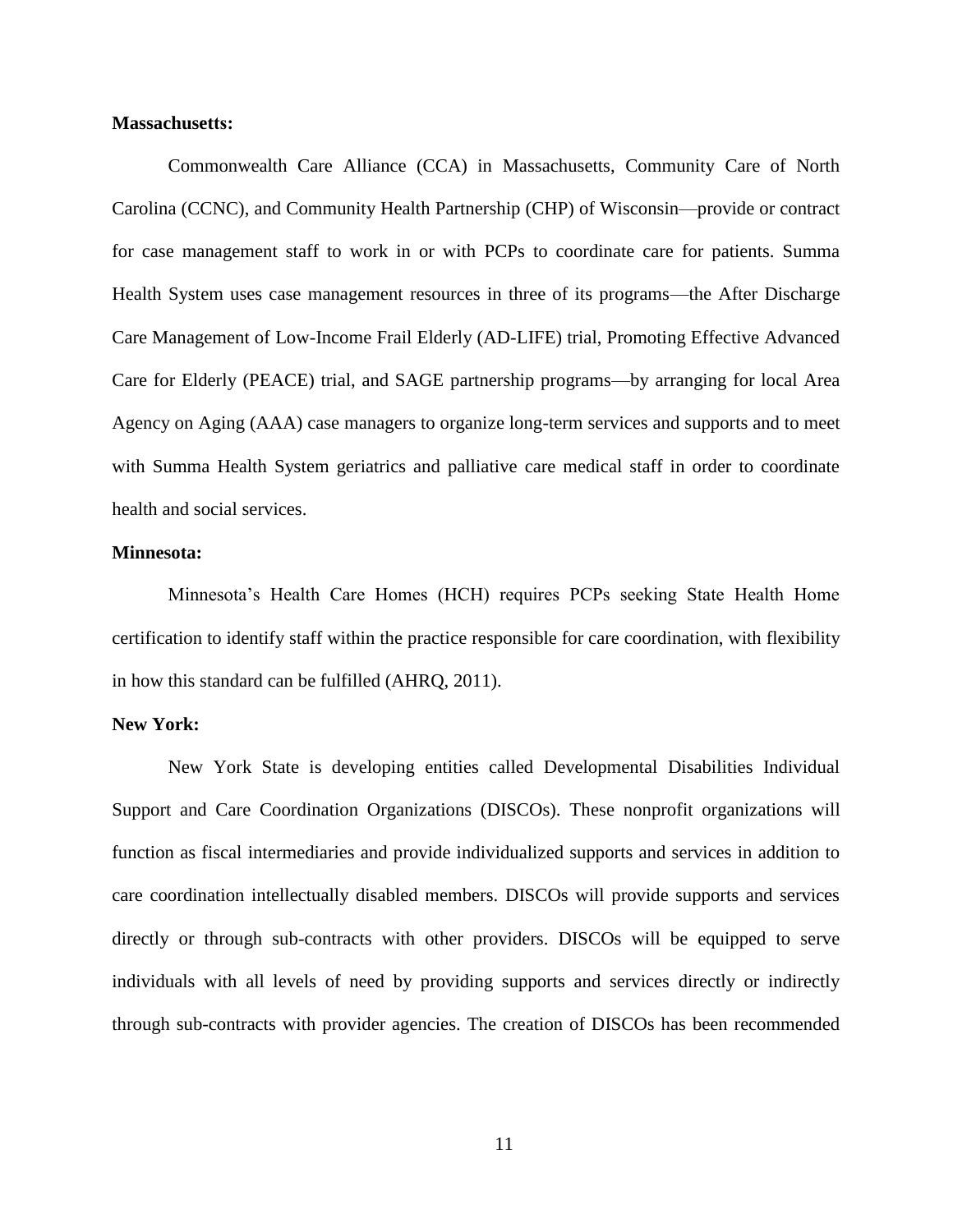by the People First Waiver fiscal sustainability design team to fulfill key roles of the recommended financial platform (People First Waiver, 2011).

#### **Others:**

Arizona, Michigan, and Wisconsin have included people with ID in their managed long term services and supports programs. Use of the IRIS program has, in the vast majority of cases, given participants more choices, control, and freedom to design service plans that meet their needs and the Department of Human Services is working to fine-tune the assessment system.

# <span id="page-18-0"></span>**1.2.1 Care coordination between NP and Primary Care Physicians and Specialists to reduce cost and improve patient compliance**

In past years, a substantial literature has indicated a variety of pharmaceutical services that can improve the quality of patient care and in some cases reduce costs. The starting highlight was on improving drug distribution and reducing drug errors and expense (Jenkins and Bond, 1996). The next step was to targeting specific inpatient or outpatient strategies such as studying the effects of pharmacokinetic drug monitoring for a variety of agents including aminoglycosides, various other antibiotics, digoxin, theophylline, lithium, and anticonvulsants.

The Pharmacist was involved in monitoring of adverse drug reaction, drug use evaluation, formulary' implementation, and drug history taking, resulting in fewer adverse effects, reductions in inappropriate prescriptions, and increases in patient compliance and cost savings. The estimation of savings ranged from \$10,000-230,00/year (Mutchie, et al, 1979) (Knapp, et al, 1979). As for example, pharmacist coordinated outpatient clinic in California was effective in improving patient care by reducing the number of hospitalizations, improving patient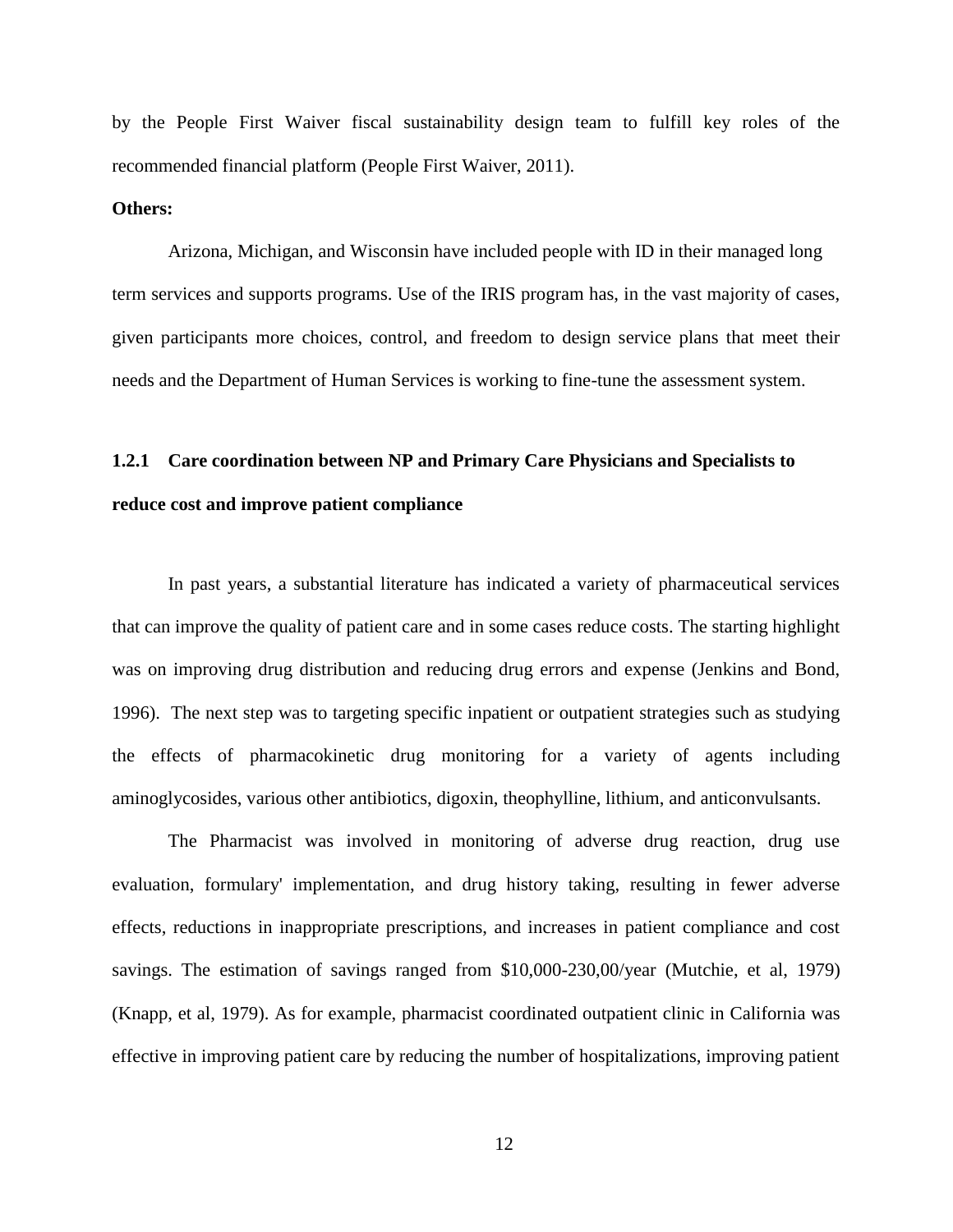compliance, decreasing drug side effects, improving functional status, and reducing patient care costs (Lobeck, Traxler, Bobinet, 1989) (Bond, Salinger, 1979).

By improving care coordination between NP and Primary Care Physician and Specialist, we will have a positive impact on I/DD by improving patient compliance, better side effect monitoring and profiles, and fewer unnecessary drugs. The cost savings will be realized as a reduction in readmission rates and unnecessary ED/hospital admissions, and improvement in patient satisfaction. By instituting this model of care we can prevent the medication overlap and monitoring for medication interactions and side effects, prescribed by different specialties. Thus, I/DD member with multiple chronic conditions will receive appropriate care, suspending the deleterious side effects of drug overdose.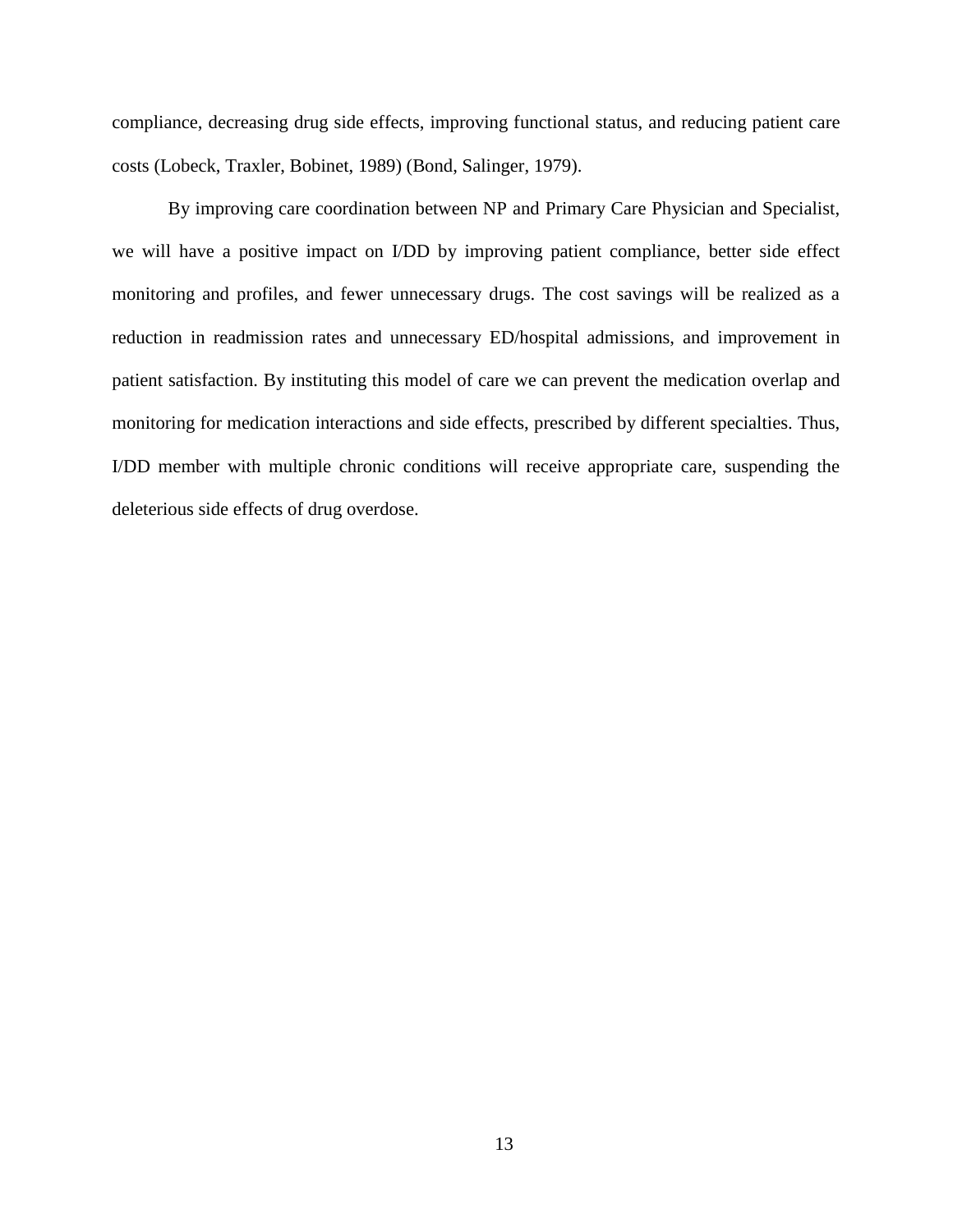#### **2.0 UPMC**

<span id="page-20-0"></span>UPMC is a \$10 billion global health enterprise with more than 60,000 employees headquartered in Pittsburgh, PA., and is transforming health care by integrating more than 20 hospitals, 400 doctors' offices and outpatient sites, a health insurance services division, and international and UPMC enterprise services (www.upmc.com). UPMC Health Plan is the Insurance Service Division of UPMC, and serves as the centralized hub for a wide array of health insurance plan services.

## *Products for I/DD*

UPMC Health Plan has wide array of products that serve I/DD members. Chief of them are:

- UPMC For You Advantage- HMO SNP
- UPMC Community Care- HMO SNP
- UPMC for Life Options
- UPMC for You

The Allegheny County Department of Human Services, UPMC Health Plan (including UPMC for You), and Community Care Behavioral Health (CCBH) signed a cooperative agreement in 2012. This agreement enables enhanced communication between entities and better coordination of services for those enrolled in Home and Community Based Services (HCBS) as a platform for improving the quality and comprehensiveness of care that these individuals receive.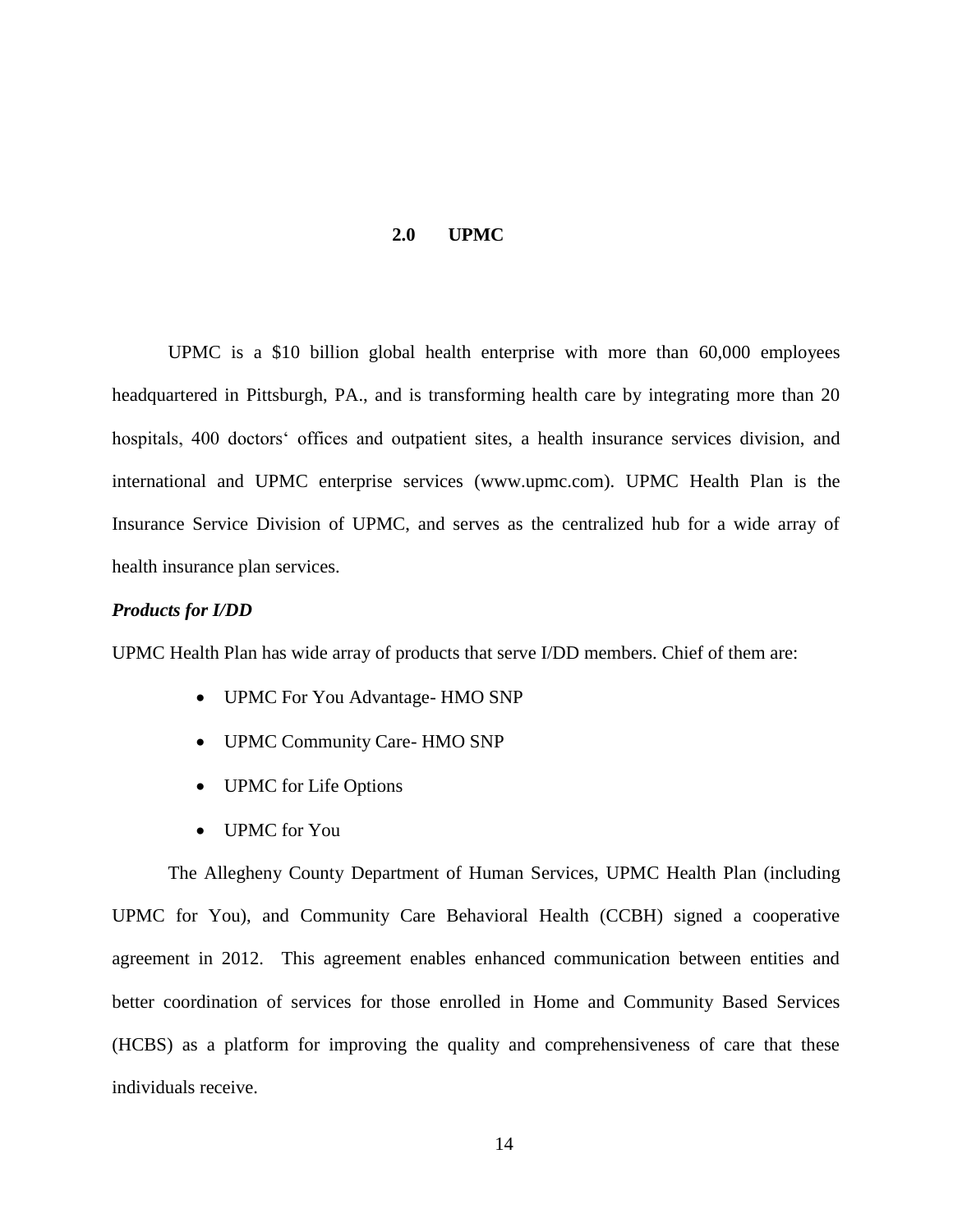Considering previously cited principles, core structural elements and innovative service delivery models, the following strategies are designed to provide care coordination support for UPMC Health Plan by integrating services into the present care management of I/DD members and position UPMC Health Plan as a leader in Medicare-Medicaid integration.

# <span id="page-21-0"></span>**2.1 STRATEGIES FOR MANAGEMENT OF UPMC HEALTH PLAN ALLEGHENY COUNTY I/DD POPULATION**

These program are designed to provide care management support from UPMC Health Plan to focus on person-centered care throughout the chronic care trajectory of each unique member. The program emphasizes ongoing disability management regardless of setting. It is proposed to integrate a full and flexible array of services across a variety of community settings targeting people at high risk of disability progression**.**

#### *Aims & Objectives*

This brief offers a set of principles to guide innovative clinical service delivery models which includes above stated priciples and core structural elements. The strategies designed for the program are to provide care coordination support from UPMC Health Plan by integrating services into the present care management of I/DD members. The target is aimed at growth of low MER population.

- Increase membership with the community
- Improve on care coordination through integrated healthcare delivery services
- Position UPMC Health Plan as a leader in Medicare-Medicaid integration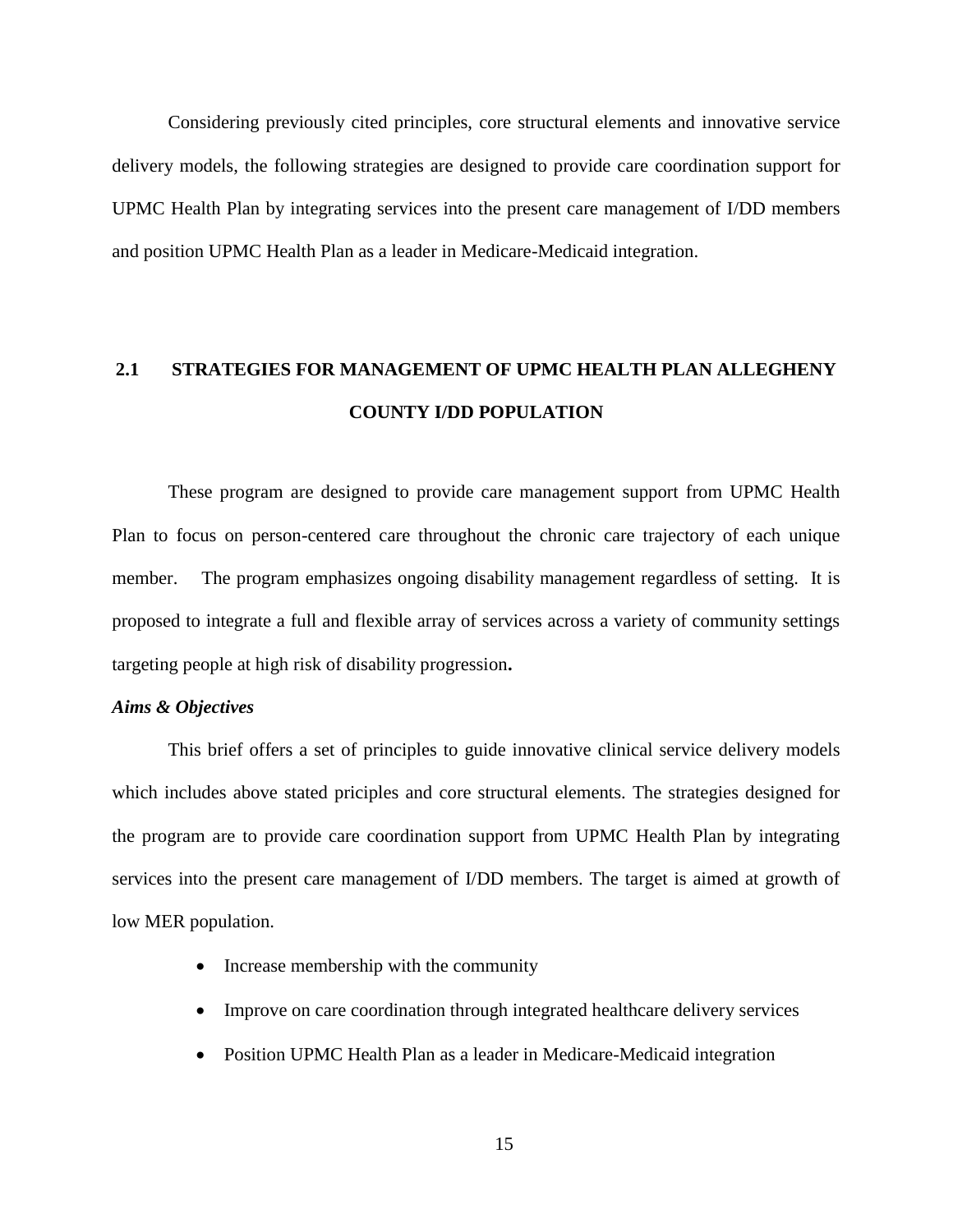#### *Population Demographics*

There are approximately 1400 members with I/DD in Allegheny County enrolled in UPMC Health Plan. SNP constitutes 39% of this membership. 78% of these members have chronic conditions and account for 45% of all the expenditures. (Figure 1  $\&$  2)

Sixty percent of the members with chronic conditions are between the age group 40- 55 years. (Table 3) Members with Hyperlipidemia form the major bulk of chronic conditions category (15.5% of all members) followed by Hypertension (13.7% of all members). These members have associated chronic conditions as well, Diabetes Mellitus and Epilepsy constituting the main share of these. (Table 4) Mental Retardation and Depression are the major Behavioral conditions in these members (8.2% and 4.5% of all the members respectively). (Table 5)

Pharmacy and inpatient are the most expensive services utilized, 40% and 24% respectively. (Table 7)

Main residential providers are Mercy Life Corporation (44), Mon Yough Community Services INC. (31), Passavant Memorial Homes (24), Mainstay Life Services (23), Verland CLA (20), and Citizen Care INC. (19). Main day providers include the Mercy life Center Corporation (29), Achieva Support (28), Mon Yough Community Services INC. (24), Milestones Centers INC. (24), and UPMC Presbyterian Shadyside (16). There are approximately 320 SNP members having membership with residential providers and 140 with day provider organization. (Table 6)

Members in group homes have a different risk profile than those in other community settings, and are older with more chronic conditions. Group home residents have an average of 2.61 chronic conditions, compared to 1.32 average chronic conditions in other community settings.

16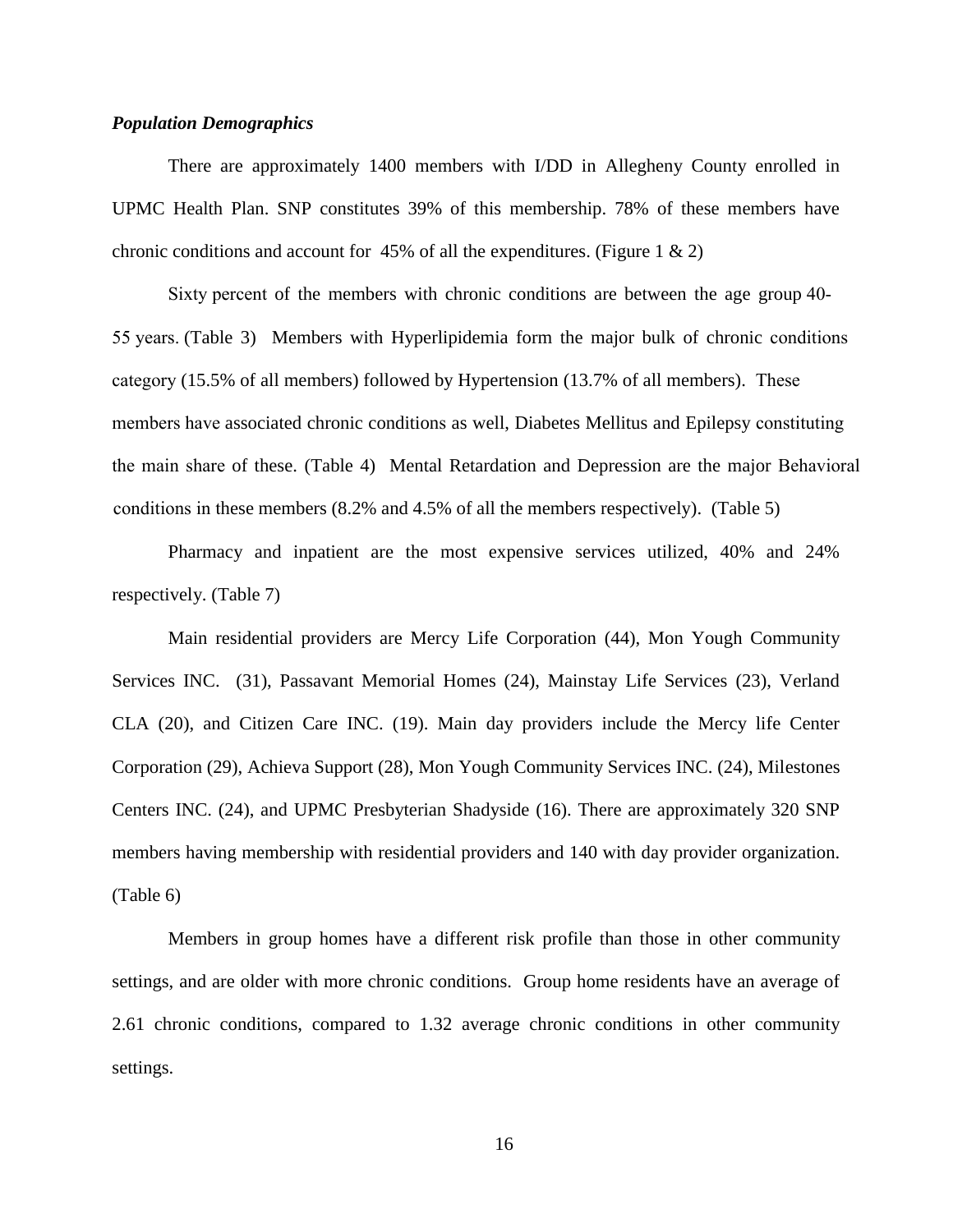#### **2.2 RESULTS**

<span id="page-23-0"></span>Avoidable medical expenses are conservatively estimated at \$45 PMPM, or an aggregate \$200,000 per year for those in group home settings (3%). Medication errors are most prevalent, accounting for nearly 25% of the overall incidents and occurring in one of every twenty consumers. Emergency room visits and hospitalizations are also frequent, accounting for 20% and 12.5% (including psychiatric hospitalizations) of the incidents, respectively.

To provide care continuum, we can start a quarterly screening program for all the chronic conditions, like screening for lipid profile, HbA1C for diabetics, and NP will coordinate with the primary care facility for the lab test reports and intervene wherever necessary. This way we can prevent utilization of unplanned care and unnecessary ED visits. One of the important functions of the NP would be to coordinate with the pharmaceutical needs of I/DD members by integration of specialty care. By instituting this model of care we can prevent the medication overlap and monitoring for medication interactions and side effects, prescribed by different specialties. Thus, I/DD member with multiple chronic conditions will receive appropriate care, suspending the deleterious side effects of drug overdose. Hence, we can control for the pharmaceutical expenses as well.

For every member the following facilities will be provided:

- Single point of contact
- Transition coordinators
- Telephonic case management
- Coordinated care
- My Health Advice Line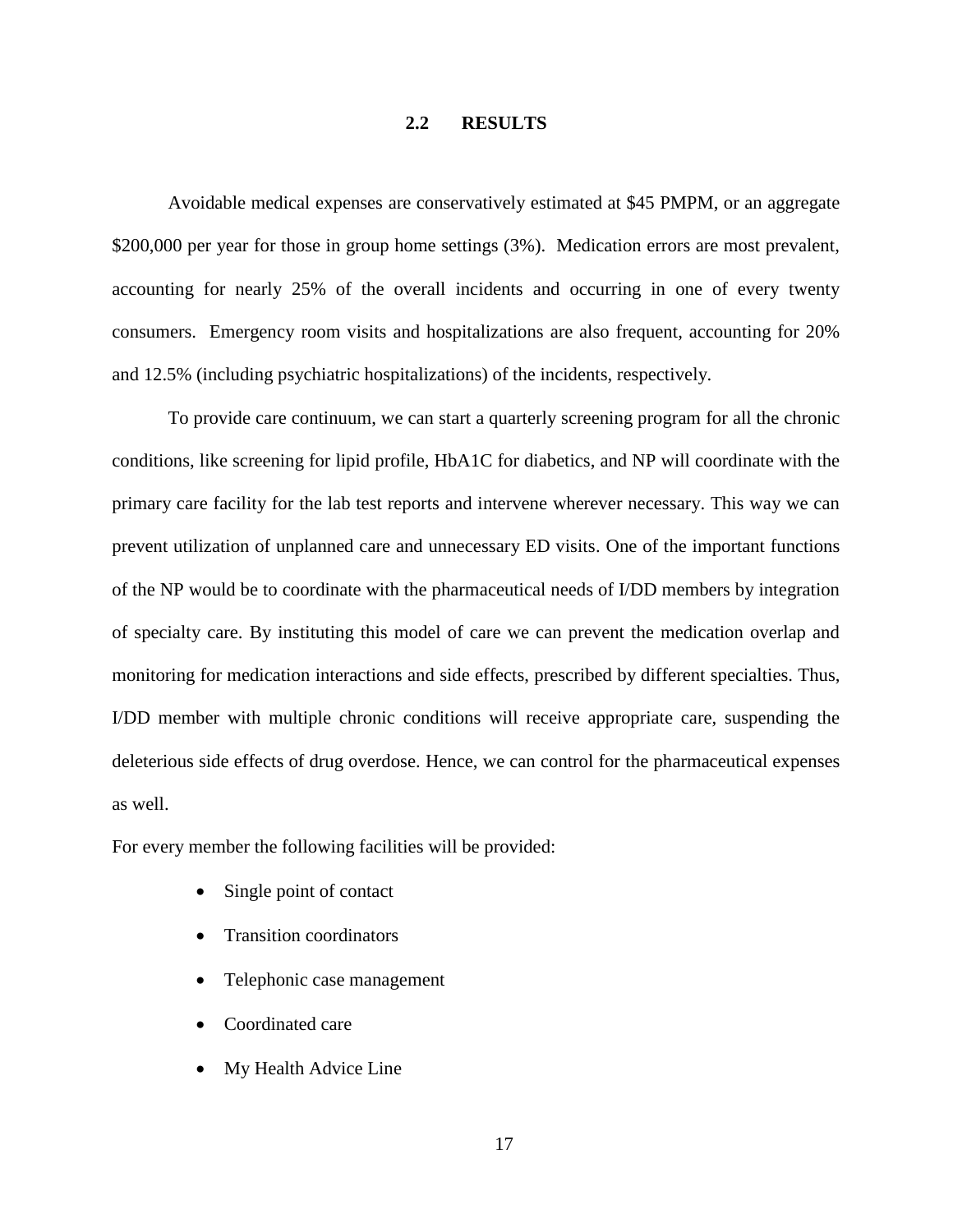- Medication reviews
- Health promotions/prevention management

#### <span id="page-24-0"></span>**2.2.1 Summary & Conclusion**

As per the evidence cited in the literature and taking into consideration the structural elements, linking I/DD providers with a Patient Centered Medical Homes (PCMH) and providing a nurse practitioner (NP) based partnership with the residence facilities would result in less unplanned care, transition of care support and more importantly care coordination, less readmissions and attract more low-medical expense ratio (MER) members into the UPMC Health Plan products.

Taking into consideration all the above innovative delivery models, linking I/DD providers with a PCMH and providing a Nurse Practitioner (NP) based partnership with the residence facilities would result in less unplanned care, transition of care support and more importantly care coordination, less readmissions and attract more low-medical expense ratio (MER) members into the UPMC products.

There are limitations in my literature review and organization population analysis. The first and foremost is analysis related to population study which is restricted to I/DD members of UPMC Health Plan enrolled in Special Needs Plan and further segmented to Allegheny county only. To make an effective impact we need to concenterate on requirements of I/DD population in general. Though, this is the first step towards providing person centered care and more importantly care coordination for I/DD members of UPMC Health Plan, we should take into account the changes Affordable Care Act is bringing along and project it on larger scale.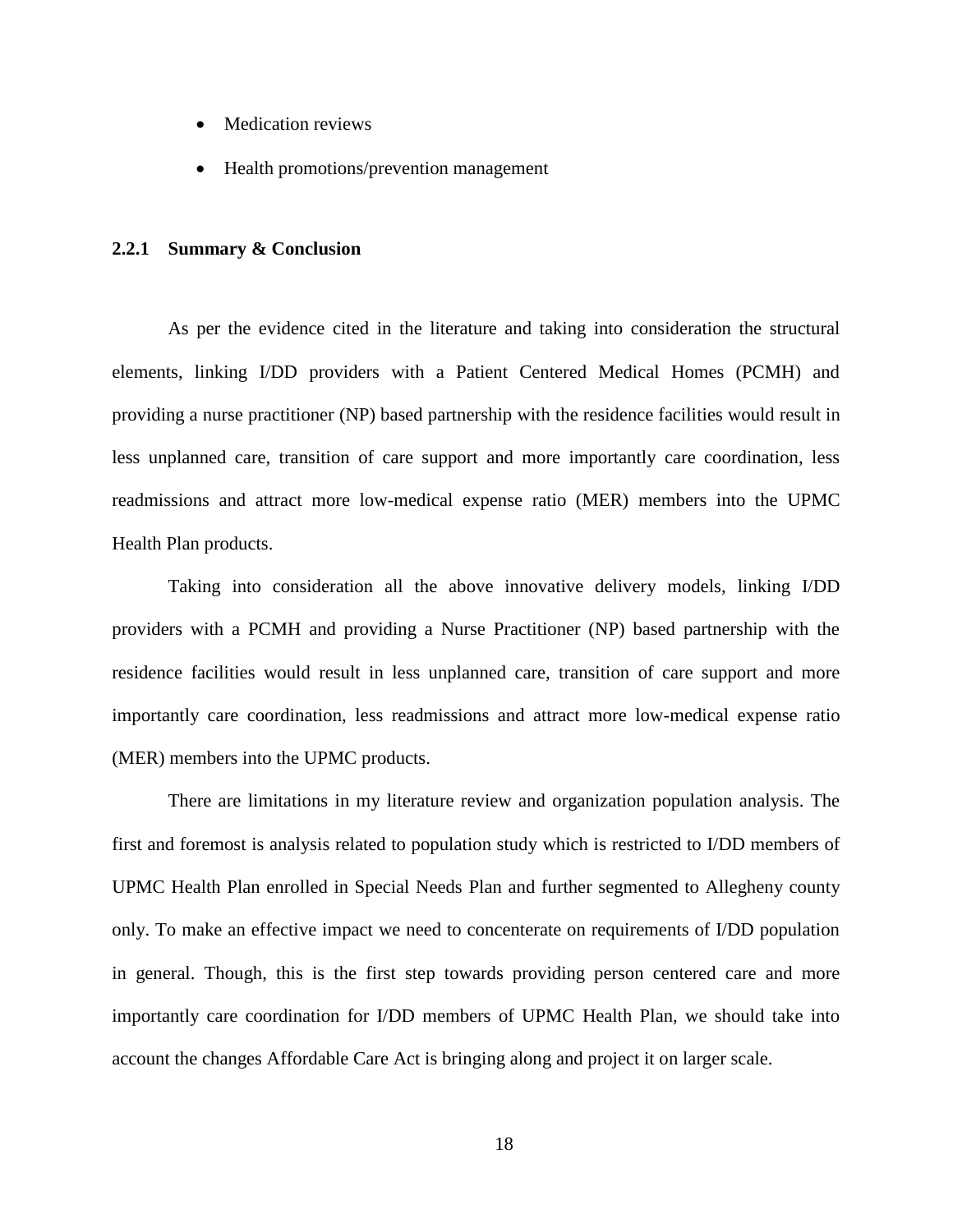# <span id="page-25-0"></span>**APPENDIX A: TABLES**

# **Table 1. I/DD members as per line of business**

<span id="page-25-1"></span>

| <b>Line Of Business</b> | % of Total Members | <b>Members</b> |
|-------------------------|--------------------|----------------|
| Commercial              | 4.81%              | 64             |
| <b>Medicaid</b>         | 55.60%             | 740            |
| <b>Medicare</b>         | 0.98%              | 13             |
| <b>Special Needs</b>    | 38.62%             | 514            |
| <b>Grand Total</b>      | 100%               | 1331           |

**Table 2. Distribution of expenses between members**

<span id="page-25-2"></span>

| <b>Members + Chronic</b><br><b>Condition</b> | $%$ of<br><b>Expenses</b> | <b>Expenses</b> |
|----------------------------------------------|---------------------------|-----------------|
| $CC +$                                       | 44.99%                    | \$5,105,000     |
| $cc -$                                       | 55.01%                    | \$6,242,000     |
| <b>Grand Total</b>                           | 100%                      | \$11,347,000    |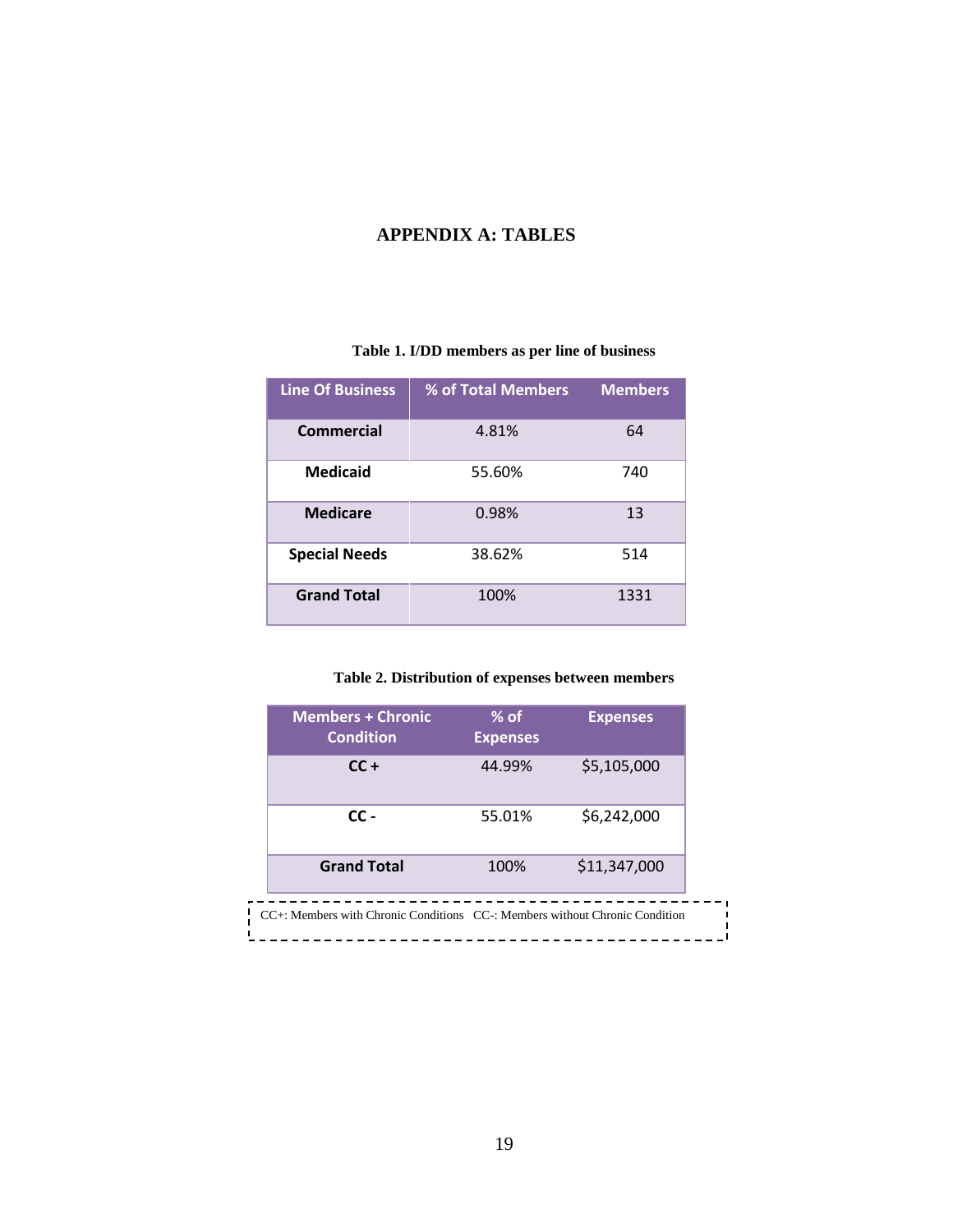<span id="page-26-0"></span>

| Age<br>(years) | % of Total<br><b>Members</b> | <b>Members</b><br>+ Chronic<br><b>Condition</b> | Avg.<br>Age |
|----------------|------------------------------|-------------------------------------------------|-------------|
| 20             | 7.23%                        | 37                                              | 26.03       |
| 30             | 15.82%                       | 81                                              | 35.16       |
| 40             | 29.49%                       | 151                                             | 44.42       |
| 50             | 29.30%                       | 150                                             | 54.29       |
| 60             | 13.67%                       | 70                                              | 63.86       |
| 70             | 3.71%                        | 19                                              | 72.68       |
| 80             | 0.78%                        | 4                                               | 83.00       |

# **Table 3. Age categorization**

**Table 4. Major chronic conditions**

<span id="page-26-1"></span>

| <b>Major Chronic Conditions</b> | % Total<br><b>Members</b> | % of Total Members<br>with Chronic Conditions | <b>Members</b> |
|---------------------------------|---------------------------|-----------------------------------------------|----------------|
| <b>Asthma</b>                   | 3.83%                     | 9.96%                                         | 51             |
| <b>CAD</b>                      | 1.58%                     | 4.10%                                         | 21             |
| <b>COPD</b>                     | 2.40%                     | 6.25%                                         | 32             |
| <b>Diabetes Mellitus</b>        | 6.76%                     | 17.58%                                        | 90             |
| <b>Epilepsy</b>                 | 7.44%                     | 19.34%                                        | 99             |
| Hyperlipidemia                  | 15.03%                    | 39.06%                                        | 200            |
| Hypertension                    | 13.67%                    | 35.55%                                        | 182            |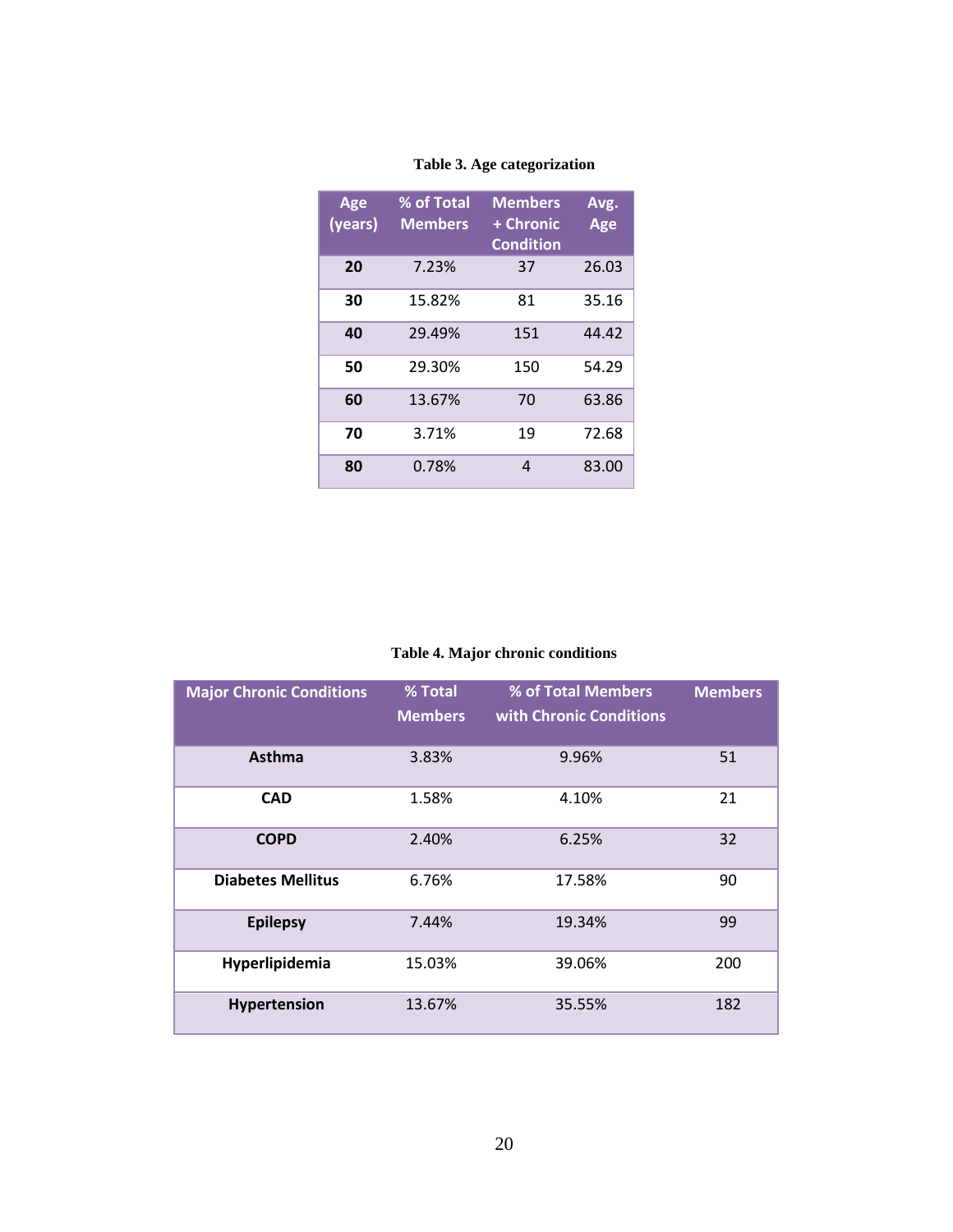<span id="page-27-0"></span>

| <b>Major Behavioral Conditions</b> | % Total<br><b>Members</b> | % of Total Members with<br><b>Behavioral Conditions</b> | <b>Members</b> |
|------------------------------------|---------------------------|---------------------------------------------------------|----------------|
| <b>Anxiety</b>                     | 3.01%                     | 7.78%                                                   | 40             |
| <b>Depression</b>                  | 4.43%                     | 11.48%                                                  | 59             |
| Dysthymia                          | 3.38%                     | 8.75%                                                   | 45             |
| <b>Impulse Control Disorder</b>    | 3.08%                     | 7.98%                                                   | 41             |
| <b>Mental Retardation</b>          | 8.11%                     | 41.01%                                                  | 108            |
| <b>Mood Disorder</b>               | 3.01%                     | 7.78%                                                   | 40             |
| Schizophrenia                      | 3.76%                     | 9.73%                                                   | 50             |

# **Table 5. Major behavioral conditions**

**Table 6. Residential and Day Care providers**

<span id="page-27-1"></span>

| <b>Residential Providers</b>      | <b>Members</b> | <b>Day Providers</b>                  | <b>Members</b> |
|-----------------------------------|----------------|---------------------------------------|----------------|
| <b>Mercy Life Corporation</b>     | 44             | Mercy life Center Corporation         | 29             |
| Mon Yough Community Services INC. | 31             | Achieva Support                       | 28             |
| <b>Passavant Memorial homes</b>   | 24             | Mon Yough Community Services INC.     | 24             |
| <b>Mainstay Life Services</b>     | 23             | Milestones Centers INC.               | 24             |
| <b>Verland CLA</b>                | 20             | <b>WPIC</b>                           | 16             |
| <b>Citizen Care INC.</b>          | 19             | Chartiers Community MH/MR Center INC. | 12             |
| <b>Transitional Services INC.</b> | 14             | Citizen Care INC.                     | 10             |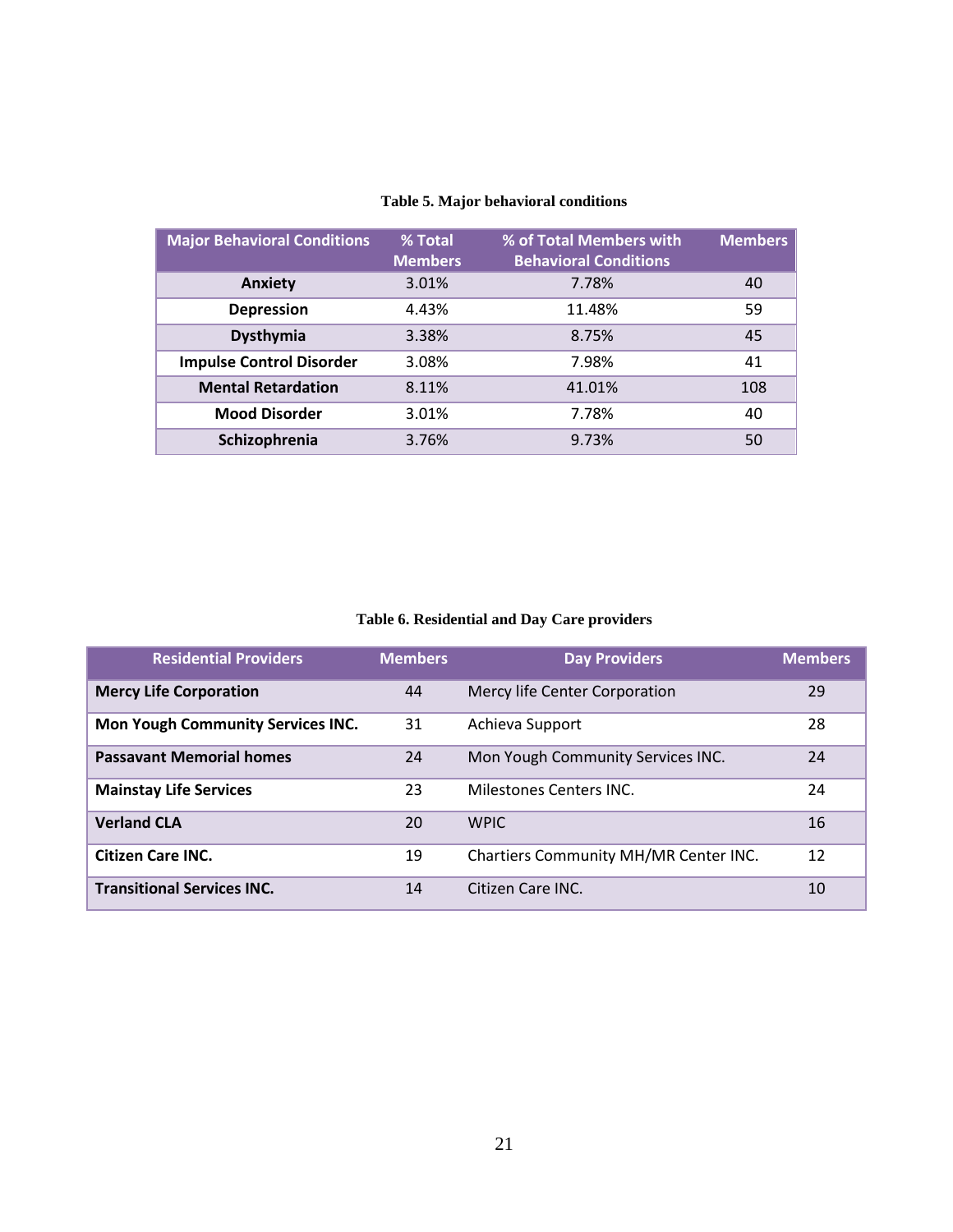<span id="page-28-0"></span>

| <b>Measure</b>        | <b>Type</b>                 | PGA/<br><b>Member</b> | PGA/<br><b>Service</b> | <b>PMPM</b> | Services /<br><b>Member</b> | % of Total Paid<br><b>Gross Amount</b> |
|-----------------------|-----------------------------|-----------------------|------------------------|-------------|-----------------------------|----------------------------------------|
| Pharmacy              | <b>Brand</b>                | \$4,026               | \$285                  | \$81.92     | 14.13                       | 25.07%                                 |
|                       | Generic                     | \$1,569               | \$35                   | \$48.80     | 45.06                       | 14.94%                                 |
| <b>Emergency Room</b> | ER                          | \$734                 | \$510                  | \$6.76      | 1.4375                      | 2.07%                                  |
| <b>PCP</b>            | <b>PCP</b>                  | \$365                 | \$61                   | \$11.40     | 5.971311475                 | 3.49%                                  |
| <b>Specialist</b>     | Specialist                  | \$803                 | \$82                   | \$22.04     | 9.783216783                 | 6.75%                                  |
| Inpatient             | Medical &<br>Surgical       | \$17,094              | \$11,939               | \$48.13     | 1.43                        | 14.73%                                 |
|                       | Rehabilitation              | \$7,367               | \$7,367                | \$2.36      | $\mathbf{1}$                | 0.72%                                  |
|                       | Skilled<br><b>Nursing</b>   | \$11,782              | \$23,564               | \$12.06     | 0.5                         | 3.69%                                  |
|                       | <b>Behavioral</b><br>Health | \$23,153              | \$10,524               | \$14.82     | 2.2                         | 4.53%                                  |
| <b>Outpatient</b>     | <b>Observations</b>         | \$2,204               | \$1,778                | \$3.53      | 1.24                        | 1.08%                                  |
|                       | Surgical                    | \$1,178               | \$735                  | \$8.37      | 1.603603604                 | 2.56%                                  |
|                       | Other                       | \$160                 | \$53                   | \$1.83      | 2.988826816                 | 0.56%                                  |
| <b>Shock</b>          | Other                       | \$122,188             | \$122,188              | \$15.64     | $\mathbf{1}$                | 4.79%                                  |

# **Table 7. Distribution of expenses based on measures (PMPM & PGA)**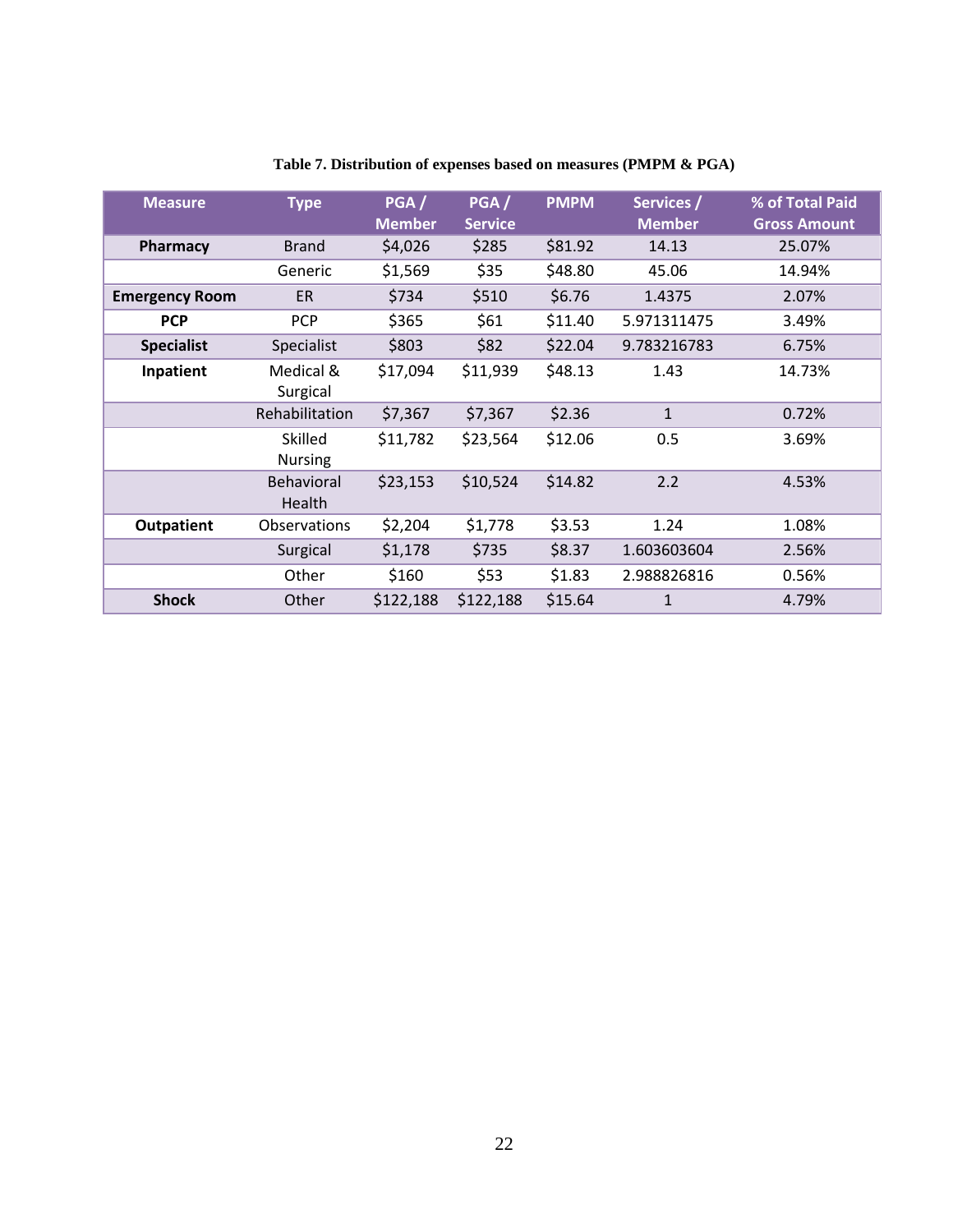# **APPENDIX B: FIGURES**

<span id="page-29-0"></span>

<span id="page-29-1"></span>



<span id="page-29-2"></span>**Figure 2. Population diffentiation as per lines of business**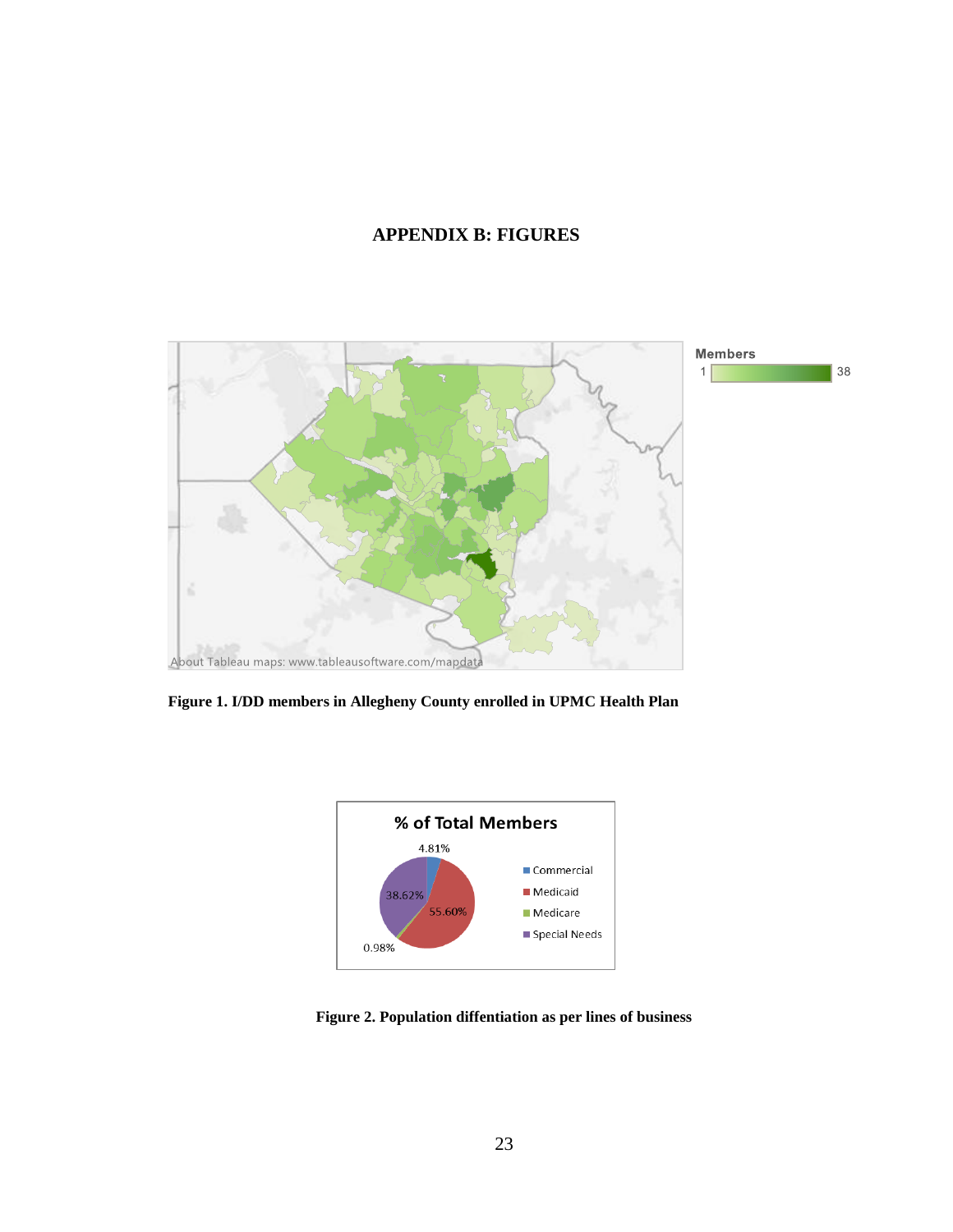

<span id="page-30-0"></span>**Figure 3. Expense differentiation based on chronic conditions**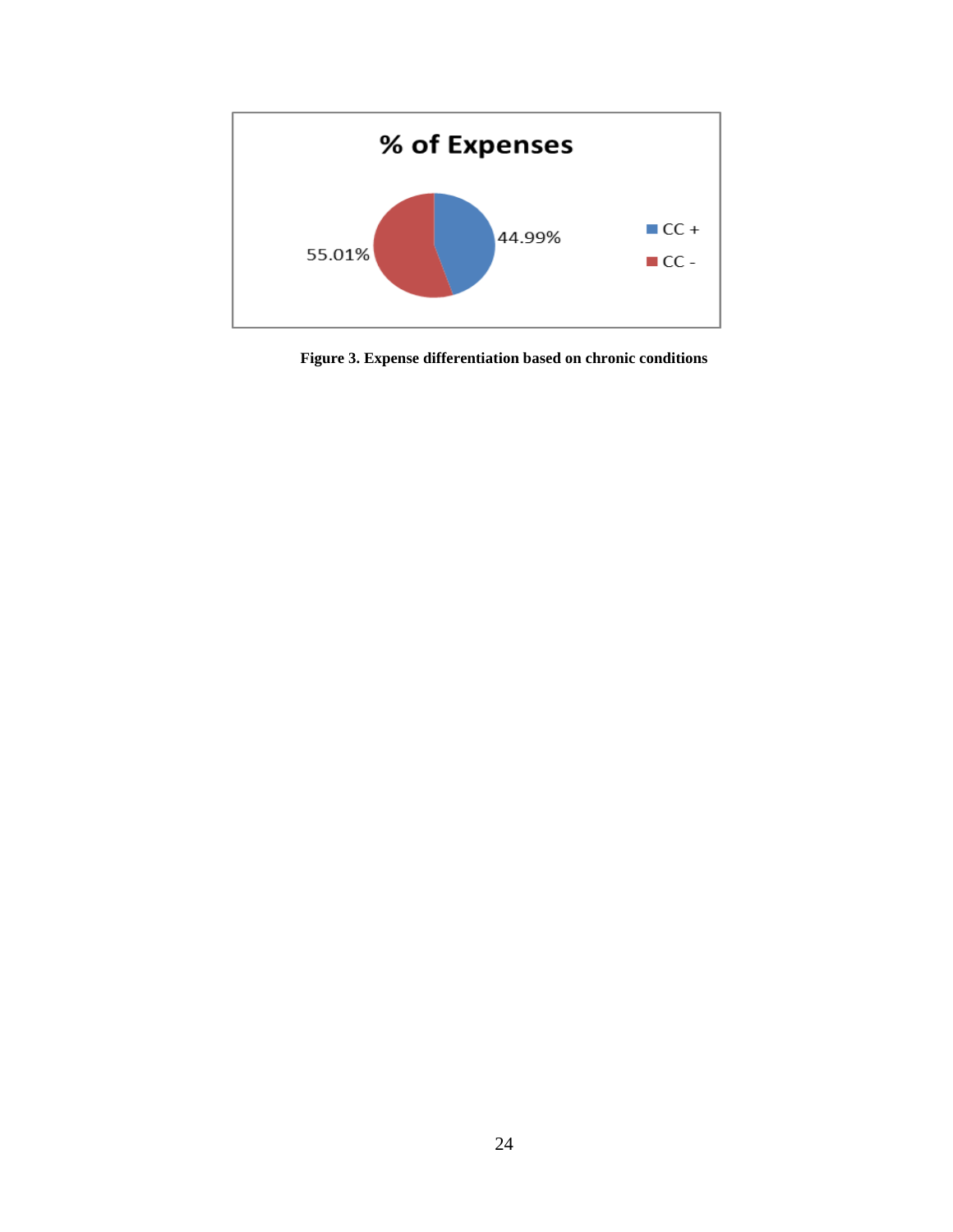# **BIBLIOGRAPHY**

- <span id="page-31-0"></span>1. Agency for Healthcare Research and Quality (AHRQ). What is the PCMH? AHRQ's definition of the medical home, 2011. http://www.pcmh.ahrq.gov/portal/server.pt/community/pcmh\_\_home/1483/what\_is\_pcmh . Accessed October25, 2011.
- 2. Alice Lind and Nancy Archibald; Structuring New Service Delivery Models for Individuals with Intellectual and Developmental Disabilities; Center for Health Care Strategies, February 2013.
- 3. B. Fitzgerald. "Building a PCMH for the Developmentally Disabled." NJSpotlight, April 23, 2012. Available at: http://www.njspotlight.com/stories/12/0422/2029/.
- 4. Bodenheimer, T., and H.H. Pham. 2010. Primary Care: Current Problems and Proposed Solutions. Health Affairs 29:799–805.
- 5. Bond CA, Salinger RJ: Fluphenazine outpatient clinics: a pharmacist's role. J Clin Psychiatry 1979;40:501-3
- 6. Criscione, Teri; Kastner, Theodore A.; Walsh, Kevin K.; Nathanson, Ruth; Managed health care services for people with mental retardation: Impact on inpatient utilization. Mental Retardation, Vol 31(5), Oct 1993, 297-306.
- 7. David Wood, Allyson Hall, Peter Wludyka And Jianyi Zhang; Continuity of Care to Prevent Emergency Room Use Among Persons With Intellectual and Developmental Disabilities; Journal Of Policy And Practice In Intellectual Disabilities Volume 4 Pp 219-228, December 2007
- 8. First Waiver. New York State, Office of People with Developmental Disabilities. Available at: http://www.opwdd.ny.gov/sites/default/files/documents/people\_first\_glossary\_of\_terms.pd f.
- 9. Health Homes for Enrollees with Chronic Conditions. State Medicaid Director Letter #10-024. Centers for Medicare and Medicaid Services. November 16, 2010. https://www.cms.gov/smdl/downloads/SMD10024.pdf.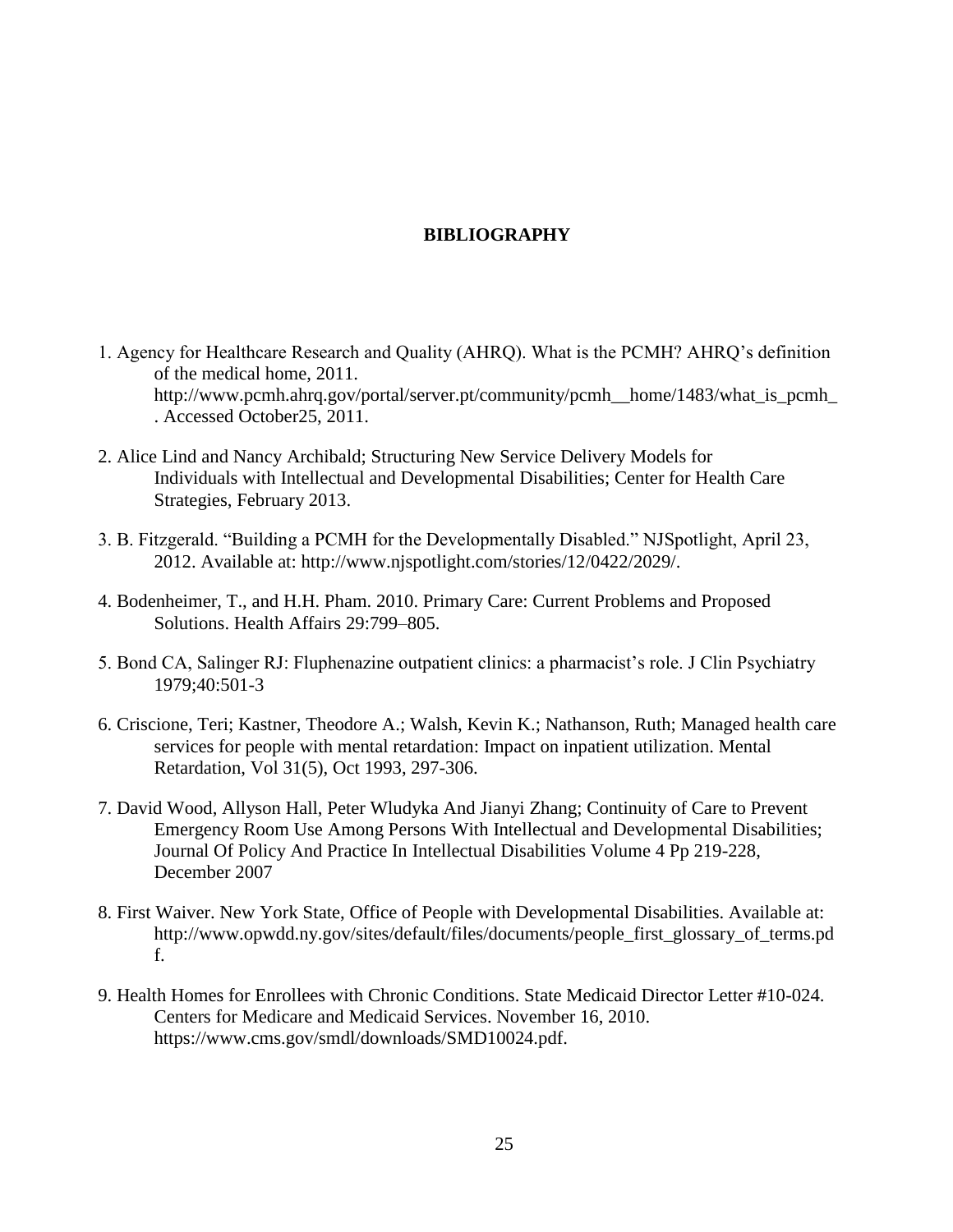- 10. Herring, B., & Adams, E. K. (2010). Using HMOs to serve the Medicaid population. What are the effects on utilization and does the type of HMO matter? Health economics, 20, 446- 460.
- 11. I/DD Definition: Definition of a Intellectual/Developmental Disability (I/DD) http://www.arcadams.org/i-dd-definition.html
- 12. Institute of Medicine. Envisioning the National Health Care Quality Report. Washington, DC: National Academies Press; 2001.
- 13. Joint Principles of the Patient Centered Medical Home. American Academy of Family Physicians, American Academy of Pediatrics, American College of Physicians and the American Osteopathic Association. February 2007. Available at: http://www.pcpcc.net/joint-principles
- 14. Knapp DE, Knapp DA, Speedie MK, et al. Relationship of inappropriate drug prescribing to increased length of hospital stay. Am J Hosp Pbarm 1979;36:1334-7
- 15. Lobeck F, Traxler WT, Bobinet DD: The cost-effectiveness of a clinical pharmacy service in an outpatient mental health clinic. Hosp Commun Psychiatry 1989;40:643-4.
- 16. Mary D. Naylor and Ellen T. Kurtzman; The Role Of Nurse Practitioners In Reinventing Primary Care; Health Affairs, 29, no.5 (2010):893-899
- 17. Mary Hisrich Jenkins and C.A. Bond: The Impact of Clinical Pharmacists on Psychiatric Patients; Pharmacotherapy 1996; 16(4): 708-7 14.
- 18. Mutchie KD,Smith KA, MacKay MW, et al.: Pharmacists' monitoring of parenteral nutrition: clinical and cost effectiveness. Am J Hosp Pharm 1979;36:785-7
- 19. OJ Webb & L Rogers: Health Screening for people with Intellectual disability: the New Zealand experience. Journal of Intellectual Disability research. Volume 43, Part6 pp 497- 503, December 1999.
- 20. P. Choquette and Alison Croke. Rhode Island Health Home Initiative. Rhode Island Executive Office of Health and Human Services, February 2012. Available at: http://www.chcs.org/usr\_doc/ICRC\_HH\_Slide\_binder\_March\_2012.pdf.
- 21. R. Gettings, "Reassessing the Impact of Managed Care in the Developmental Disabilities Sector," The National Leadership Consortium on Developmental Disabilities, 2009 1(1). Available at: http://www.nasddds.org/pdf/PolicyInsightsBulletin(March2009).pdf.
- 22. S. Davidson and S. Somers, eds.; Remaking Medicaid: Managed Care for the Public Good (San Francisco: Jossey-Bass, 1998)
- 23. T Criscione, K Walsh, T Kastner; An evaluation of care coordination in controlling inpatient hospital utilization of people with developmental disabilities. Mental Retardation, 33 (1995), pp. 364–373